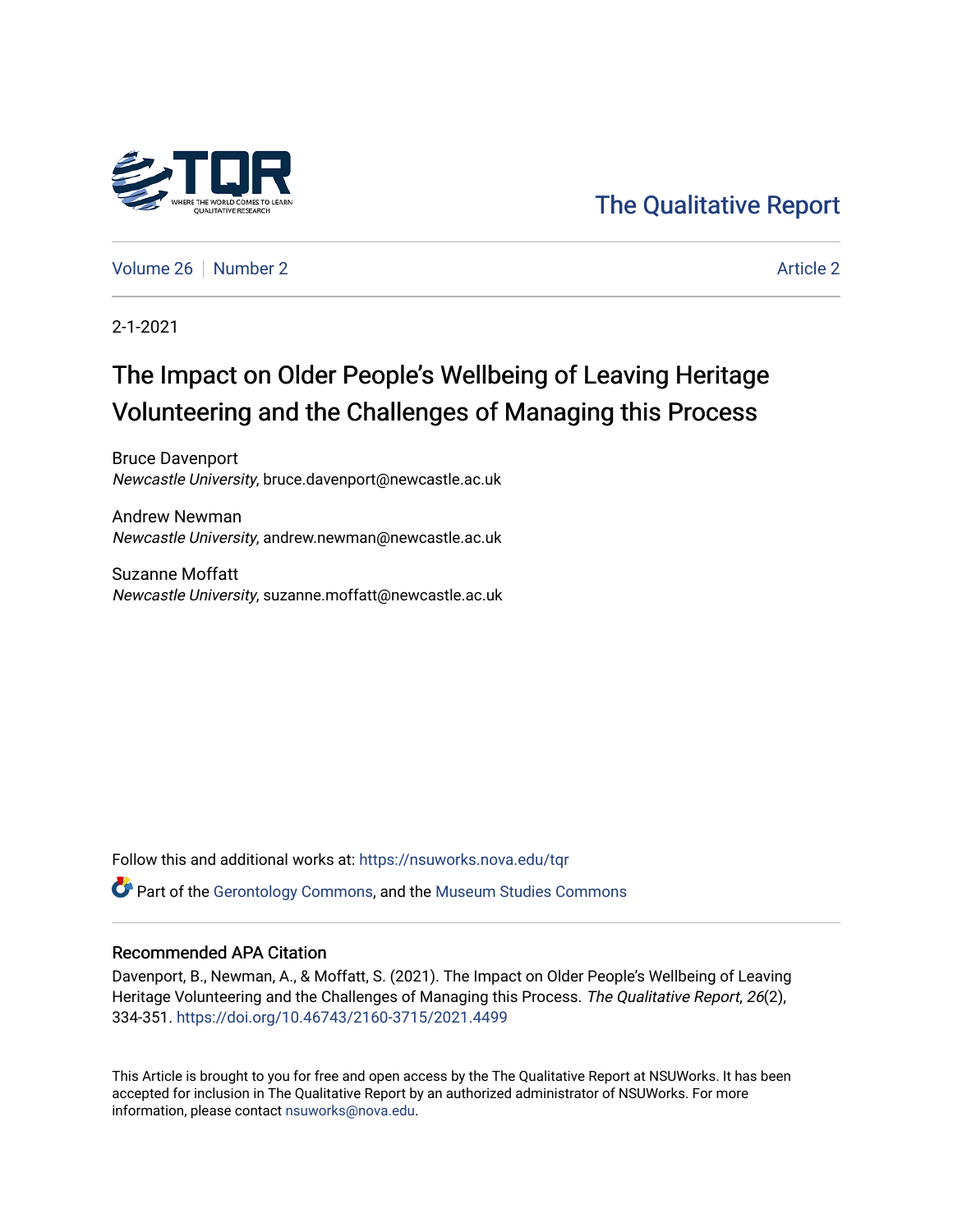# **Qualitative Research Graduate Certificate** Indulge in Culture Exclusively Online . 18 Credits



**LEARN MORE** 

## The Impact on Older People's Wellbeing of Leaving Heritage Volunteering and the Challenges of Managing this Process

## Abstract

The benefits of volunteering for older volunteers and for the organisations who host them is welldocumented. The impact of being obliged to leave volunteering due to age-related conditions, and any challenges that this creates for volunteer managers, are under-researched. This study explored how volunteers and volunteer managers experienced this point in the volunteering lifecycle and whether the topic warranted further research. Semi-structured interviews were carried out with fourteen older people, who were (or had been) volunteers at one of three cultural heritage organisations in the north-east of England alongside seven volunteer managers from those organisations. These represented the diversity of heritage organisations in the region. Volunteers discussed leaving volunteering in terms of loss but also indicated that forms of personal appraisal and agency were possible, ameliorating the impact of leaving. Volunteer managers discussed how organisational frameworks and the relationships they formed with volunteers shaped their practices. These relationships created a sense of organisational reciprocity which led some managers to exceed the rules in order to sustain people in their volunteering. The results suggest that supporting personal agency could ameliorate the impact of leaving volunteering but that organisations would benefit from articulating the extent and the limits of that support.

## Keywords

ageing, wellbeing, volunteering, volunteer management, cultural heritage, semi-structured interviews

## Creative Commons License



This work is licensed under a [Creative Commons Attribution-Noncommercial-Share Alike 4.0 License](https://creativecommons.org/licenses/by-nc-sa/4.0/).

## Acknowledgements

The authors would like to thank the Newcastle University Institute for Ageing and the Newcastle University Institute for Social Renewal for jointly funding the project. (Since the project ran both institutes have been either closed down or reconfigured.) The authors would like to acknowledge the contribution of the 3 partner organisations, their staff and volunteers. Without their willing participation and interest in the topic, the project would not have been possible.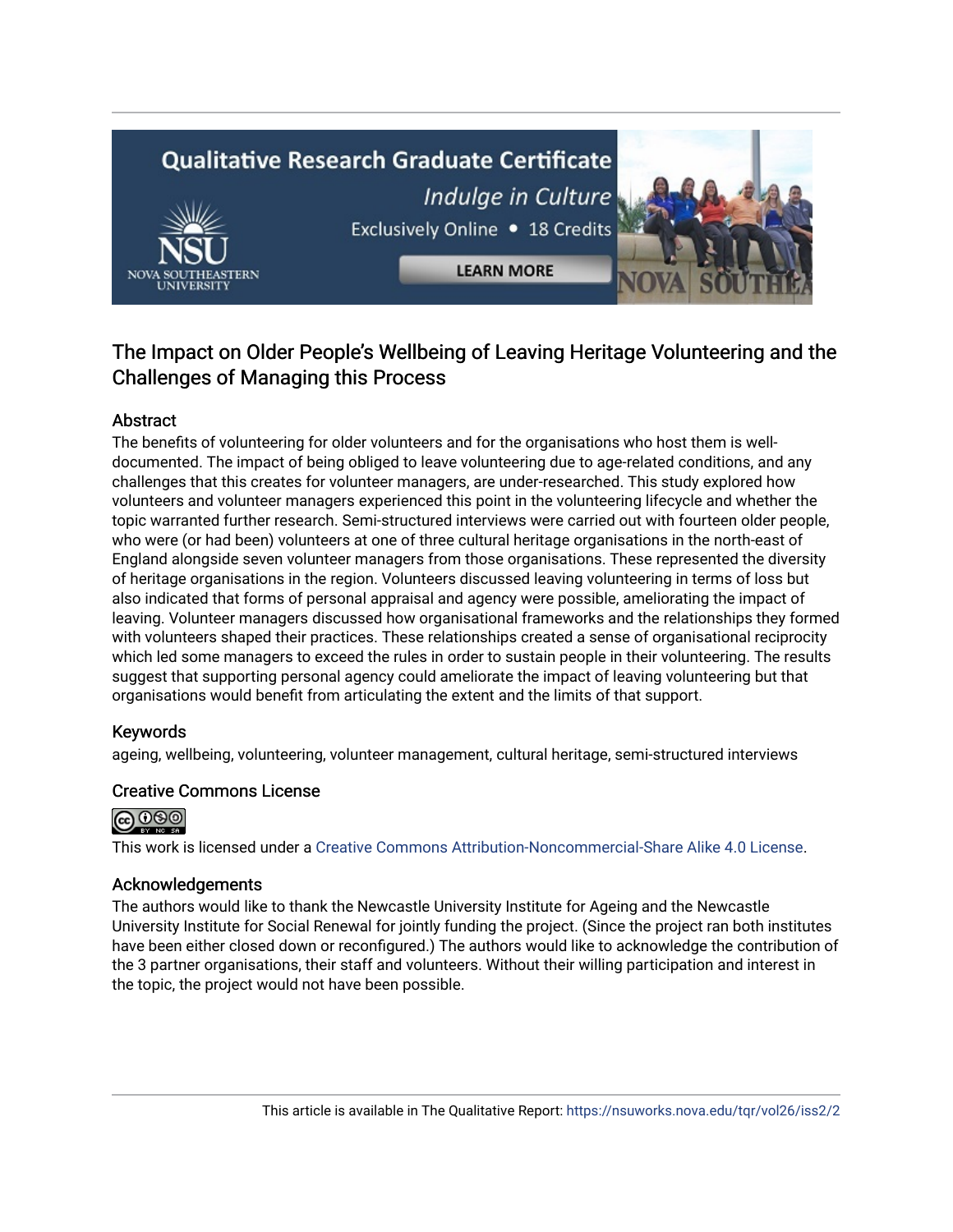

## **The Impact on Older People's Wellbeing of Leaving Heritage Volunteering and the Challenges of Managing this Process**

Bruce Davenport, Andrew Newman, and Suzanne Moffatt Newcastle University, Newcastle upon Tyne, United Kingdom

The benefits of volunteering for older volunteers and for the organisations who host them is well-documented. The impact of being obliged to leave volunteering due to age-related conditions, and any challenges that this creates for volunteer managers, are under-researched. This study explored how volunteers and volunteer managers experienced this point in the volunteering lifecycle and whether the topic warranted further research. Semi-structured interviews were carried out with fourteen older people, who were (or had been) volunteers at one of three cultural heritage organisations in the north-east of England alongside seven volunteer managers from those organisations. These represented the diversity of heritage organisations in the region. Volunteers discussed leaving volunteering in terms of loss but also indicated that forms of personal appraisal and agency were possible, ameliorating the impact of leaving. Volunteer managers discussed how organisational frameworks and the relationships they formed with volunteers shaped their practices. These relationships created a sense of organisational reciprocity which led some managers to exceed the rules in order to sustain people in their volunteering. The results suggest that supporting personal agency could ameliorate the impact of leaving volunteering but that organisations would benefit from articulating the extent and the limits of that support.

*Keywords:* ageing, wellbeing, volunteering, volunteer management, cultural heritage, semi-structured interviews

## **Introduction**

In this study we explore the experience of being obliged to leave volunteering in later life because of age-related conditions (e.g., ill-health or caring for a partner). The impact of volunteering on people's wellbeing is well-documented (e.g., Kragh et al., 2016). However, unpublished data from the "Dementia and Imagination" research project<sup>1</sup> indicated that those wellbeing outcomes might be undermined at the point when older adults are obliged to stop volunteering. There is limited research concerning this aspect of volunteer experience and it is rarely discussed in literature concerning volunteer management (Studer & von Schnurbein, 2013). We sought to explore this topic from the perspectives of both volunteers and volunteer coordinators and determine whether these were issues which merited further investigation. Since our study took place, one survey-based study has been published (Russell, Heinlein Storti, & Handy, 2019) which focuses on volunteer management and confirms that there are issues which need addressing.

<sup>1</sup> [www.dementiaandimagination.org.uk](http://www.dementiaandimagination.org.uk/)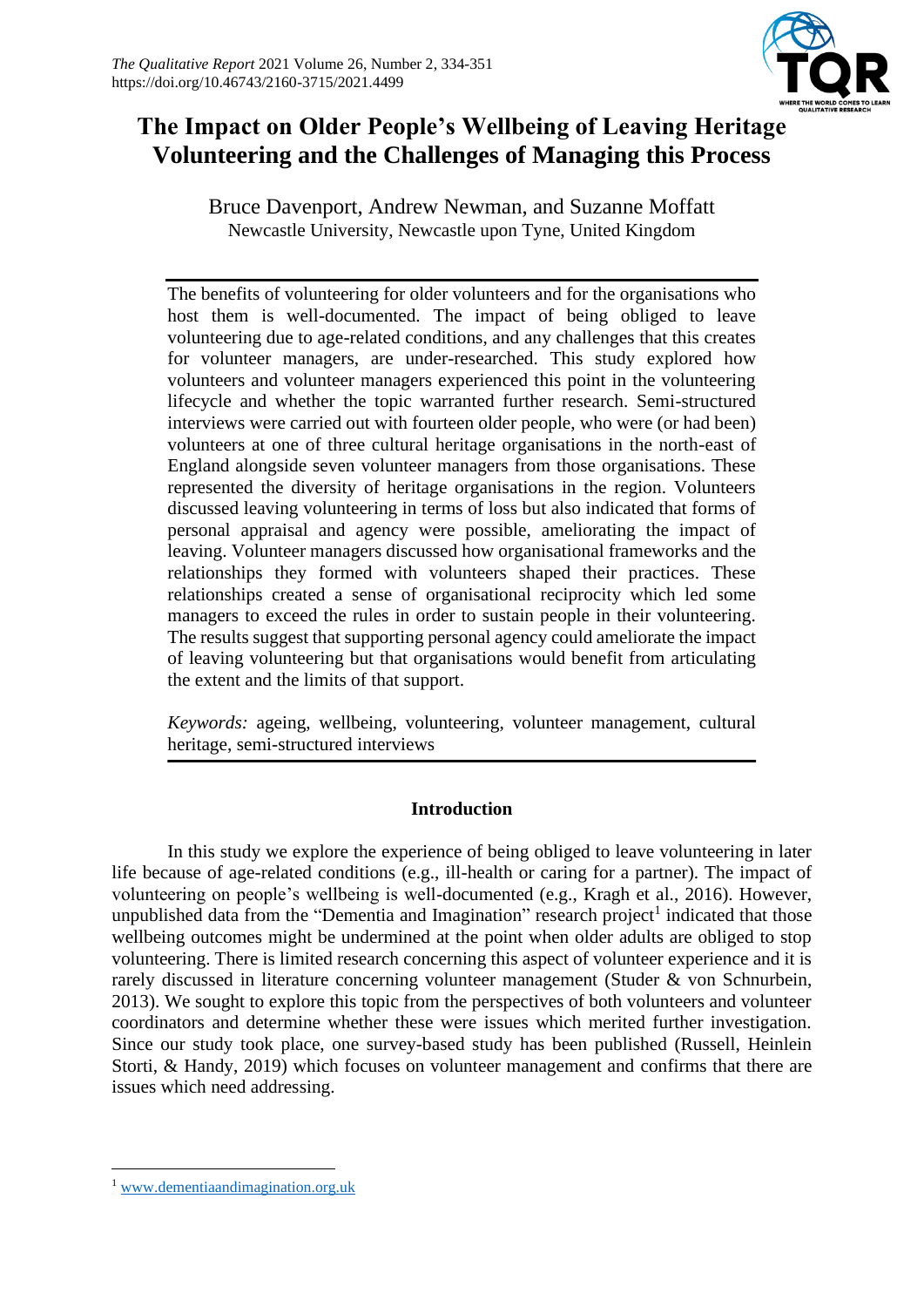#### **Background**

The term "volunteering" covers a broad range of activities (Holmes & Smith, 2012; Jensen & Principi, 2014). Notwithstanding the complexity of defining voluntary action, the majority of volunteers are people over the age of 50 (Lindley et al., 2014). Internationally, trends in older people's engagement in formal volunteering can be related to the wider, "welfare mix" within which those people are living (Lindley & Principi, 2014). The welfare mix includes both social resources for supporting older people and cultural expectations of the roles that older people should play in supporting family members. The latter make claims on people's time which affects their capacity to engage in formal volunteering (Martinez et al., 2011; Stephens, Breheny, & Mansvelt, 2015).

Our study focuses on volunteering in cultural heritage settings. "Cultural heritage" encompasses a diverse array of organisations including both museums and heritage sites, and ranging from small, volunteer-run sites to large organisations which run multiple sites under a common brand. In many countries, heritage organisations involve large numbers of volunteers in a wide range of activities and, in some cases, volunteers outnumber paid staff (Holmes, 2003). Consequently, the management of volunteers is a significant part of the daily work of cultural heritage organisations.

Volunteering has been linked to improvements in aspects of wellbeing (Kragh et al., 2016), including both positive affect and purpose or meaning in life (Greenfield & Marks, 2004), though not necessarily health (Li & Ferraro, 2006). The relationship between volunteering and wellbeing may be two-way (Principi et al., 2016). However, evidence around the wellbeing impacts of volunteering on health and wellbeing are mixed (Heaven et al., 2013; Jenkinson et al., 2013). In part this is related to the complexity and variability of voluntary activity (Anderson et al., 2014).

Broadly, volunteering may impact people's lives through its mixture of physical, emotional, cognitive and psycho-social activity. Furthermore, the ways that volunteers reflect on their own activity matters. Volunteers may gain greater benefit if they perceive that the activity has worth and that they are rewarded (Heaven et al., 2013), that it provides them with self-esteem (Jenkinson et al., 2013), that they are positively contributing to the wider society (i.e., reciprocity; Martinez et al., 2011; Stephens, Breheny, & Mansvelt, 2015). Personality factors can also play a role (Mike, Jackson, & Oltmanns, 2014). Volunteering can strengthen social networks (Aked, 2015), an important social benefit.

The wellbeing impact of volunteering is also dependent on management practices within the host organisation. However, Studer and von Schnurbein (2013) suggest that the "meso-scale" of volunteer management practices is less extensively researched than the "micro-scale" of volunteers' motivations and the wellbeing impacts of volunteering.

Exiting volunteering in later life is inevitable and has been linked to a person's changed capabilities and their ability to meet task demands (Principi & Perek-Bialas, 2014). Other sources point to the importance of other commitments (such as caring for relatives) in the decision to leave (Tang, Morrow-Howell, & Choi, 2010). Exit policies can play an important role in these situations (Holmes, 2003; Principi & Perek-Bialas, 2014). This aspect of the volunteer life cycle is less well developed than others. Exit interviews seem to be the standard way of closing the relationship between the organisation/staff and the volunteer (see, for example, British Association of Friends of Museums, 1999). Managing a volunteer's exit or dismissing a volunteer is clearly a difficult task (Holmes, 2003) and organisations which have been identified as dealing with this well do so delicately (Principi & Perek-Bialas, 2014). One possible component of this process is to encourage volunteers to take up less active roles in the organisation (Tang, Morrow-Howell, & Choi, 2010). This can extend a volunteer's involvement in the organisation and act as a prelude to leaving, allowing the volunteer to reach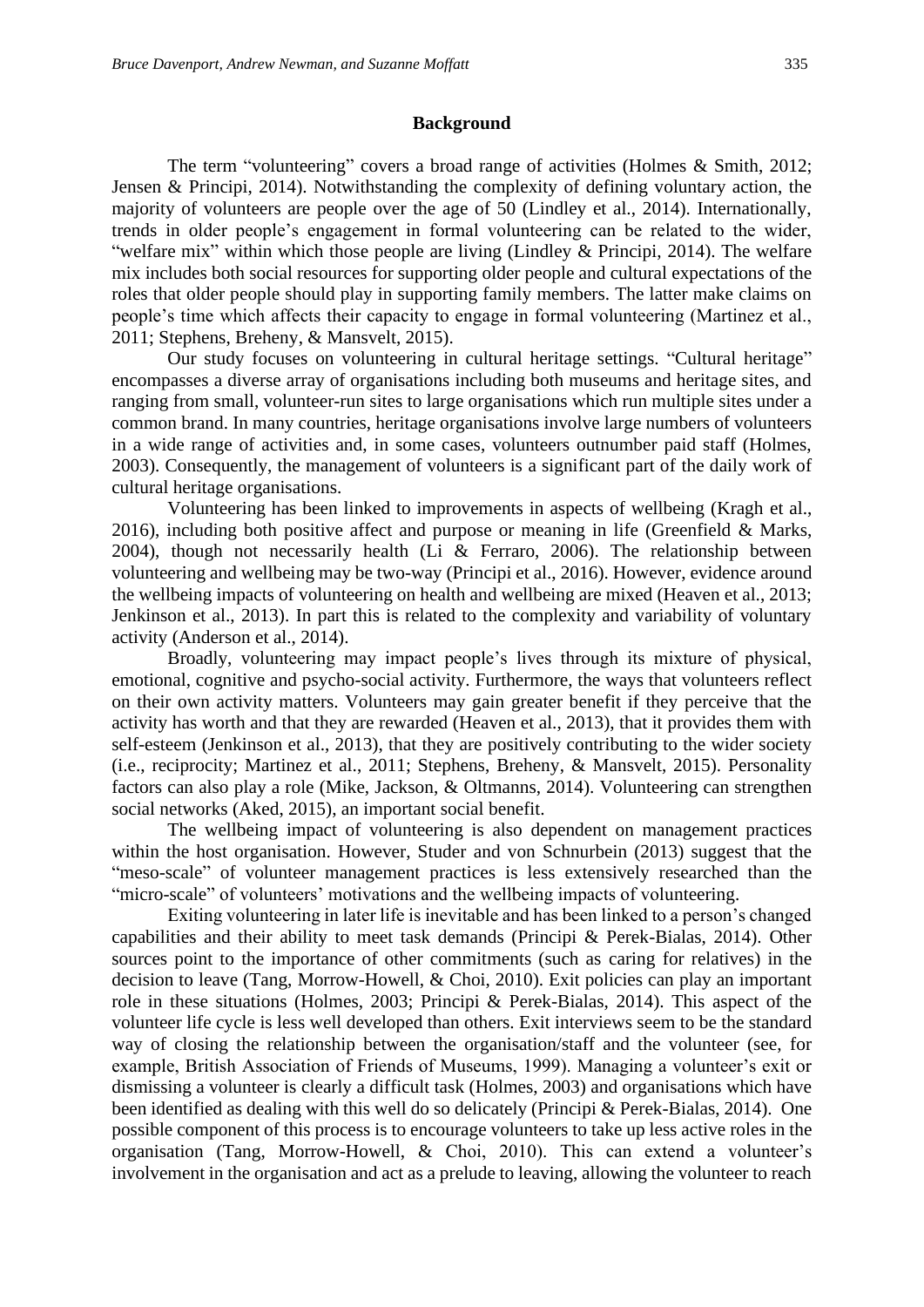their own decision about stopping volunteering. Work on retirement decisions indicates that experiencing agency in the retirement decisions correlates with better, post-retirement lifesatisfaction (Herschey & Henkens, 2013). This supports the hypothesis that the ways in which leaving volunteering is managed can potentially have positive or negative impacts on sustaining a volunteer's wellbeing after leaving.

#### **Rationale**

In this study we aimed to understand the older volunteers' experiences of leaving volunteering and its potential impact on their wellbeing. We also aimed to explore the extent to which managing older volunteers' transitions out of volunteering was an issue that organisations were facing. As part of this second aim, we sought to understand the extent to which existing policies and management procedures already addressed this issue and the personal experiences of volunteer managers who had dealt with these situations. The third aim was to establish whether this topic warranted further study.

#### **Context of the researchers**

Davenport and Newman are both interested in the impact of different forms of cultural engagement on the wellbeing of older people. They both have a history of working in and with museums. Moffatt is interested in tackling inequalities in the health and well-being of older people, and applying research to policy and practice. Davenport came across an instance of someone being obliged to leave volunteering at a heritage site (apparently because of their diagnosis of dementia) whilst analysing (unpublished) qualitative data for the Dementia & Imagination project. (Davenport was a researcher on this project and Newman a Co-Investigator.) The distress that the person experienced as a result was evident in the interview. It seemed at the time that no-one had spoken about this aspect of volunteering and we decided to collaborate to see whether this was a wider issue or just an isolated instance.

#### **Methods**

This qualitative study utilised semi-structured interviews with ex-volunteers, current volunteers and staff responsible for volunteer management or co-ordination. Participants were drawn from three cultural heritage organisations in the north-east of England: a small, local heritage centre; a large, regional museum; a large, national charitable heritage organisation which runs multiple sites across the country (two sites within the organisation took part). Contacts at the three organisations had expressed an interest in the project when it was first proposed and they represented the range of heritage organisations in the region.

Ethical approval for the study was obtained from the Research Ethics Committee for the Faculty of Humanities and Social Sciences at Newcastle University. Recruitment was purposive and proceeded by working with contacts at the three organisations to identify potential participants. This was followed up either by recruitment meetings on site or via phone conversations. Interviews were booked a week later to allow participants time to consider their decision.

#### **Recruitment and Participant Information**

The intention was to interview 15 participants (five ex-volunteers, five volunteers and five volunteer managers). This was determined by the amount of funding available for the project. The number of interviews is insufficient to achieve saturation (O'Reilly & Kiyimba,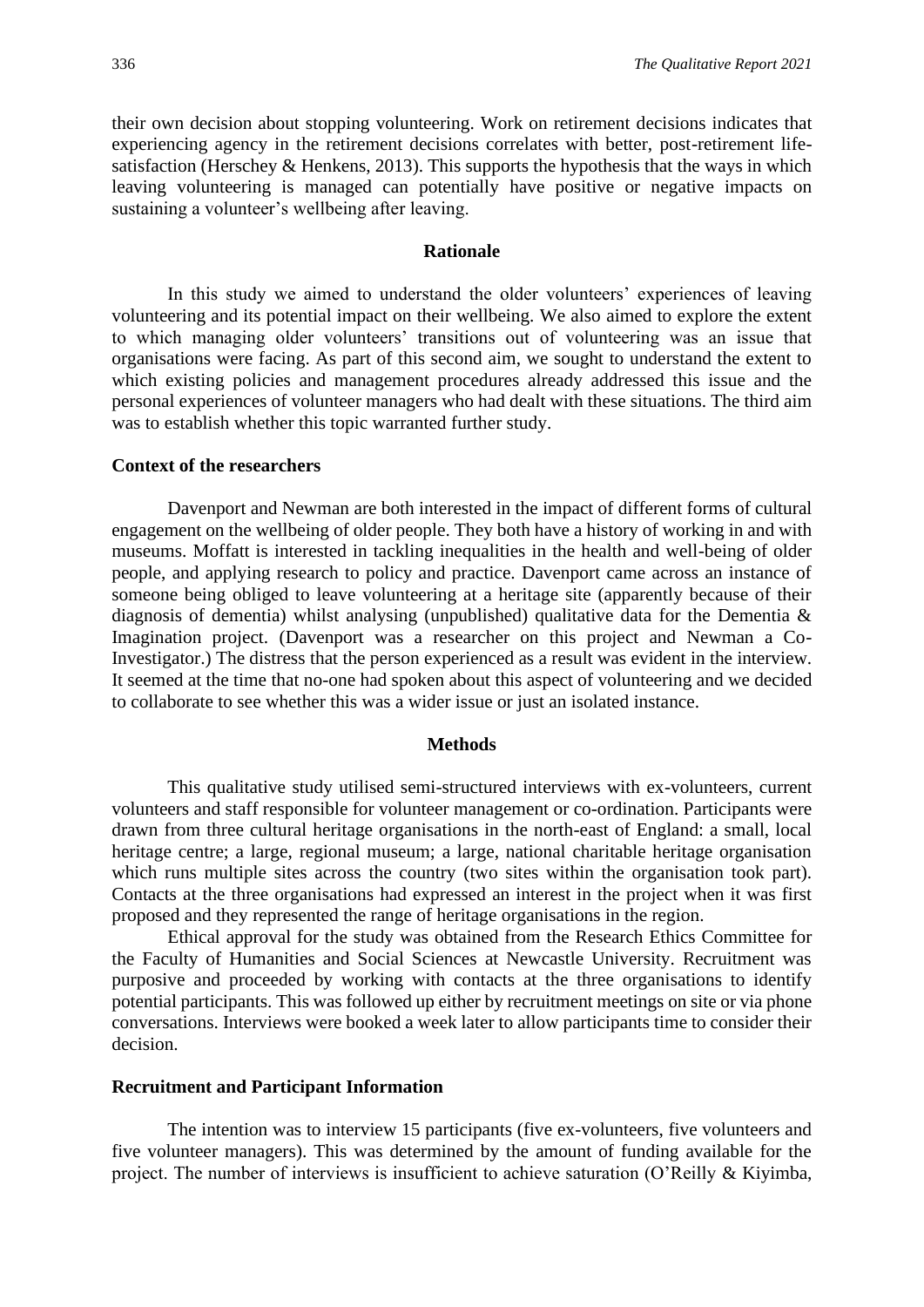2015) but it is sufficient for an exploratory project like this one as the data enabled the authors to reach a judgement regarding whether this issue was one that volunteers and their managers were facing and to determine the terms of any future research. As will be seen, the volunteers discuss the impact of their volunteering in terms comparable with the wider literature on volunteering and wellbeing. This gives us some confidence that what they have to say about leaving volunteering will also be similar to that wider population.

The decision to interview current volunteers was based on the expectation that exvolunteers would be a hard-to-reach group and that current volunteers could be asked speculative questions. As recruitment progressed, it became clear that a previously unanticipated category of volunteers existed – volunteers who experienced temporary periods of withdrawal from volunteering. Since, at the time, these people did not know that their withdrawal would be temporary, their experiences were deemed to provide useful insights into the research question.

To gain the volunteers' perspectives, fourteen men and women aged between 63 and 85, thirteen retired and one approaching retirement, were interviewed. Two were ex-volunteers; seven were volunteers with experience of one or more periods of withdrawing from volunteering; and, five were volunteers with no experience of withdrawing from volunteering. Six were from the local organisation; five were from the regional organisation; and, three were from the national organisation.

Seven female staff, aged between 38 and 59, involved in volunteer management were interviewed. One manager was from the small heritage organisation. Two staff represented the large, regional heritage organisation (one was the volunteer coordinator and the other led the wellbeing team who worked with older people and who had links with volunteering). Four staff from the national charity were interviewed (one worked at a national level, one worked at a regional level and two worked on sites).

#### **Materials**

Topic guides were prepared for the semi-structured interviews with each group (exvolunteers, volunteers and staff). Our approach to this study was to consider the impact of leaving volunteering in terms of wellbeing. Accordingly, the topic guides for the (ex-) volunteers interviews incorporated factors that had been identified in prior literature as contributing to the wellbeing impact of volunteering: participants' social status, employment, gender and community involvement (Heaven et al., 2013); the precise nature of the voluntary activity (Anderson et al., 2014); clarity and consistency regarding volunteer roles and goals (Taylor, Mallinson, & Bloch, 2008); social relationships with staff and with other volunteers (Li & Ferraro, 2006; Studer & von Schnurbein, 2013) and working with others (Aked, 2015); the social roles and status gained via volunteering after retirement (Kragh et al., 2016; Mike, Jackson, & Oltmanns 2014); participants' motivations for volunteering (Deery et al., 2011; Stephens, Breheny, & Mansvelt, 2015), their relationship to prior leisure practices (Orr, 2006) and whether motivations change over time (Holmes, 2003). The term "wellbeing" was not used in these interviews.

The topic guide for the interviews with volunteer managers drew on areas identified by prior literature that were potentially relevant to this study: the organisation's motivation for recruiting volunteers; the existence of formal policies for managing volunteers (Holmes & Smith, 2012); the existence of specific, formal exit policies linked to ageing volunteers and their changed capabilities (Principi & Perek-Bialas, 2014); recruitment and induction processes (Holmes & Smith, 2012); the consistency of processes (Taylor, Mallinson, & Bloch, 2008); training and performance management processes for volunteers (Holmes, 2003; Orr, 2006); the prevalence of different patterns of volunteering (Holmes & Smith, 2012; Martinez et al., 2011)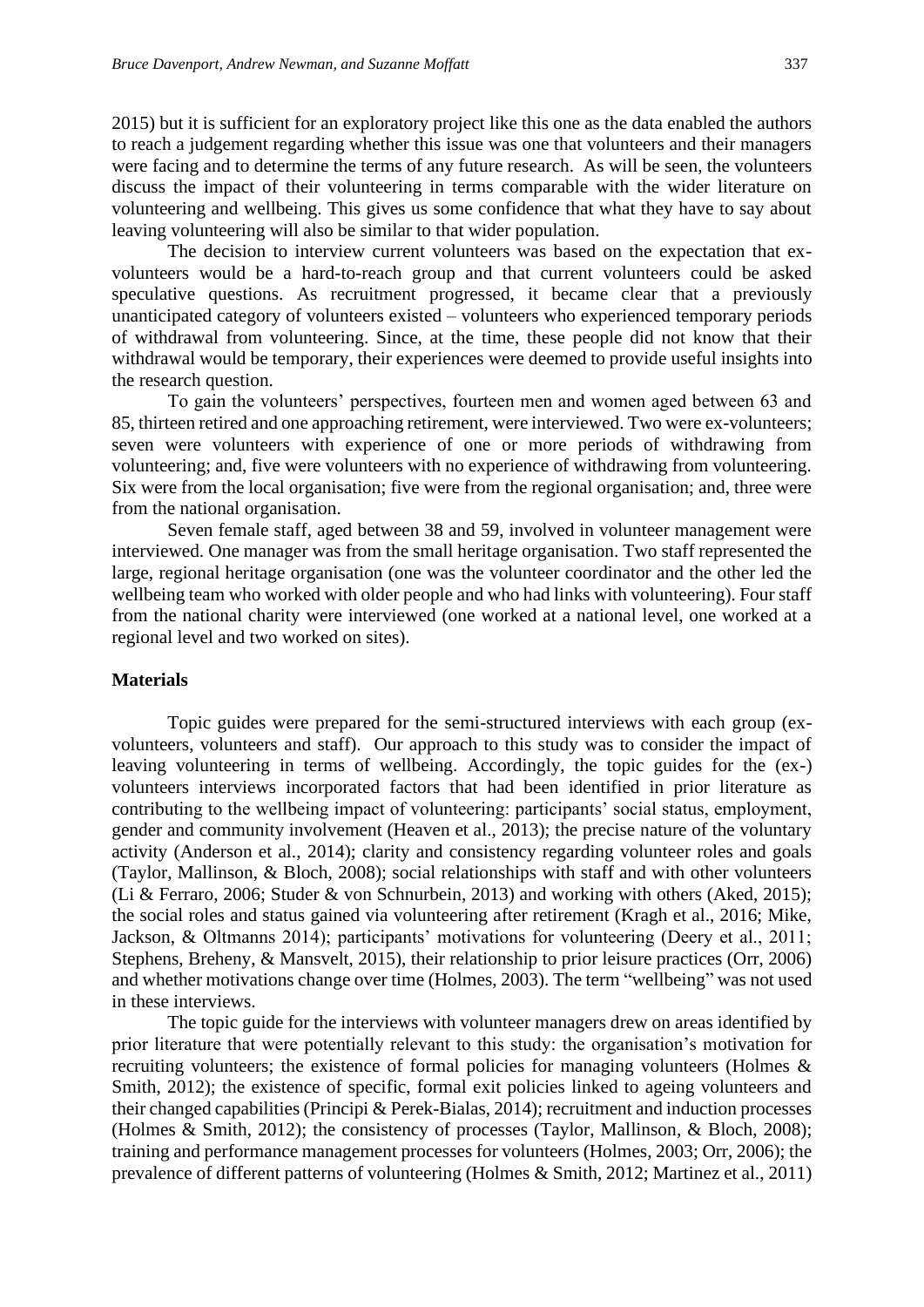and the impact this has on the relationship between volunteers and staff; the roles that volunteers were offered (Holmes & Smith, 2012); whether the organisation sought to foster a strong social/group identity of being a volunteer at a particular site and/or in the wider organisation (Studer & von Schnurbein, 2013); whether the organisation seeks to sustain volunteers' motivation (Holmes & Smith, 2012); the significance, for the organisation, of potential wellbeing outcomes for volunteers.

#### **Procedure**

Interviews were carried out at a location of each participant's choosing. Most participants were interviewed individually. A pair of married volunteers chose to be interviewed together. In one case, a volunteer manager and a volunteer took turns to be interviewed in the presence of each-other.

Participants were asked to complete consent forms before the interview began. Interviews were recorded using digital audio recorders. Participants were debriefed once the interviews were concluded.

#### **Transcription**

Transcription is here considered as the first step in the analysis process. The interviews were fully transcribed as verbatim by the first author and in an orthographic fashion. Overlaps, hesitations, pauses and relevant non-verbal features were indicated but pauses were not timed and prosody was not indicated.

#### **Analysis**

The analytical approach followed an iterative approach, as described by Tracy (2013), wherein the analysis was not grounded solely in the data but drew on our active interests within the data and the theoretical understandings that the research team brought to the data (see also Camic, Tischler, & Pearman, 2014). Content analysis (Hsieh & Shannon, 2005) was carried out by Davenport using QSR NVivo 11, who also created a reflective notebook on data from all the sites. Potential emerging themes were noted, along with reflections on the significance of responses and possible analytical approaches (Charmaz, 2014)

We anticipated that the structure of the questionnaire might influence participants' responses; however, the term "wellbeing" was omitted with the expectation that the participants would discuss the issues on their own terms. The primary-cycle coding (Tracy, 2013) was intended to foreground the participants' understandings and experiences (Braun & Clarke, 2006) and capture what was salient to them whilst also capturing material from the data which reflected relevant factors identified from literature. Material from different interviews were assigned to a particular code if they shared a common salient feature. Code definitions, captured in code descriptions, were modified when this allowed the code to usefully encompass new data.

Following the initial coding, the content of each topic was reviewed through reflective discussions amongst the research team and further notes were made to develop an understanding of participants' experiences.

Secondary-cycle coding (Tracy, 2013) involved the introduction of analytical codes which organised the material into analytical concepts and the introduction of hierarchical coding to group codes into an umbrella category which made conceptual sense (Tracy, 2013). The latter was also used when some codes were found to be too broad and were subjected to a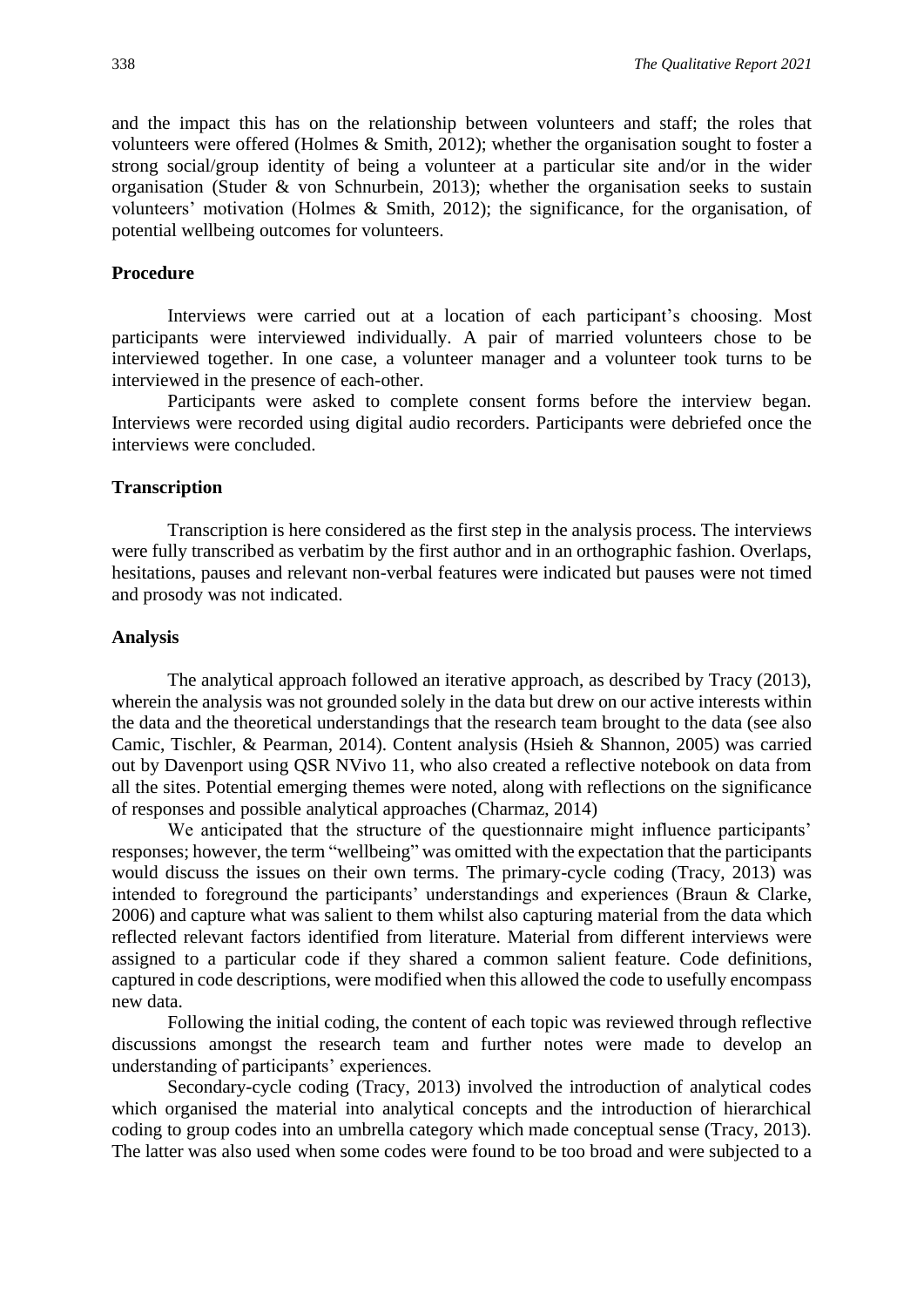further coding processes to disaggregate the different nuances of volunteers' experiences which were relevant to the focus of the study.

A final round of analysis was used to focus on the second-cycle codes which were most relevant to our study. This included the incorporation of data from negative cases which, although they arose from only 2 (ex-)volunteers, provided a valuable counterpoint to the commonalities highlighted in the data.

The following Results section is therefore structured using the codes highlighted in the final round of analysis; it opens with data on the impact of volunteering. This primarily creates a context for the data on the volunteers' experience of leaving. The factors which were identified as moderating the impact of leaving are then presented. Attention then turns to the results pertaining to the volunteer managers. The sub-sections on organisational "policies and values" and on "relationships between staff and volunteers" provide a setting for the section on managers' sense of "organisational reciprocity" and how that influences their practices around leaving. This is explored through sub-sections on "staged transitions" and staff "going beyond the bounds" established by the policies.

#### **Results**

#### **Volunteers - Impact of volunteering**

Table 1 shows the codes emerging from the analysis which relate to the aspects of volunteering that had impact on participants. The emotional impact of an activity has been separated out from the activity itself, as these may provide different pathways to wellbeing.

#### **Table 1**:

*Summary of codes which relate to the aspects of volunteering that had an impact on volunteers, interviews with staff are included where they talk about the impact on volunteers. (Sources = transcripts. References = selected pieces of text from within a transcript.)*

| Aspects of volunteering            | Sources        | References     |
|------------------------------------|----------------|----------------|
| Affective responses                | 16             | 68             |
| Giving back-helping-sharing        | 13             | 40             |
| Friendship or social relationships | 12             | 25             |
| Learning                           | 11             | 18             |
| Negative impacts*                  | 6              | 10             |
| Respite                            | 5              | 5              |
| Filling time or replacing work     | 3              | 4              |
| Physical exercise                  | 3              | 4              |
| Confidence                         | $\overline{2}$ | 2              |
| Belonging                          | 2              | $\overline{2}$ |
| Relaxation                         | 2              | $\overline{2}$ |
| Sense of purpose                   | 2              | $\overline{2}$ |
| Self-esteem                        |                | 3              |
| Thriving                           |                |                |
| Keeps you young                    |                |                |
| Focus                              |                |                |
| Creates routine                    |                |                |
| Space for creativity               |                |                |

**\*** "Negative impacts" is an umbrella code which groups together aspects of the volunteering which volunteers discussed as having a negative impact (e.g., physical discomfort)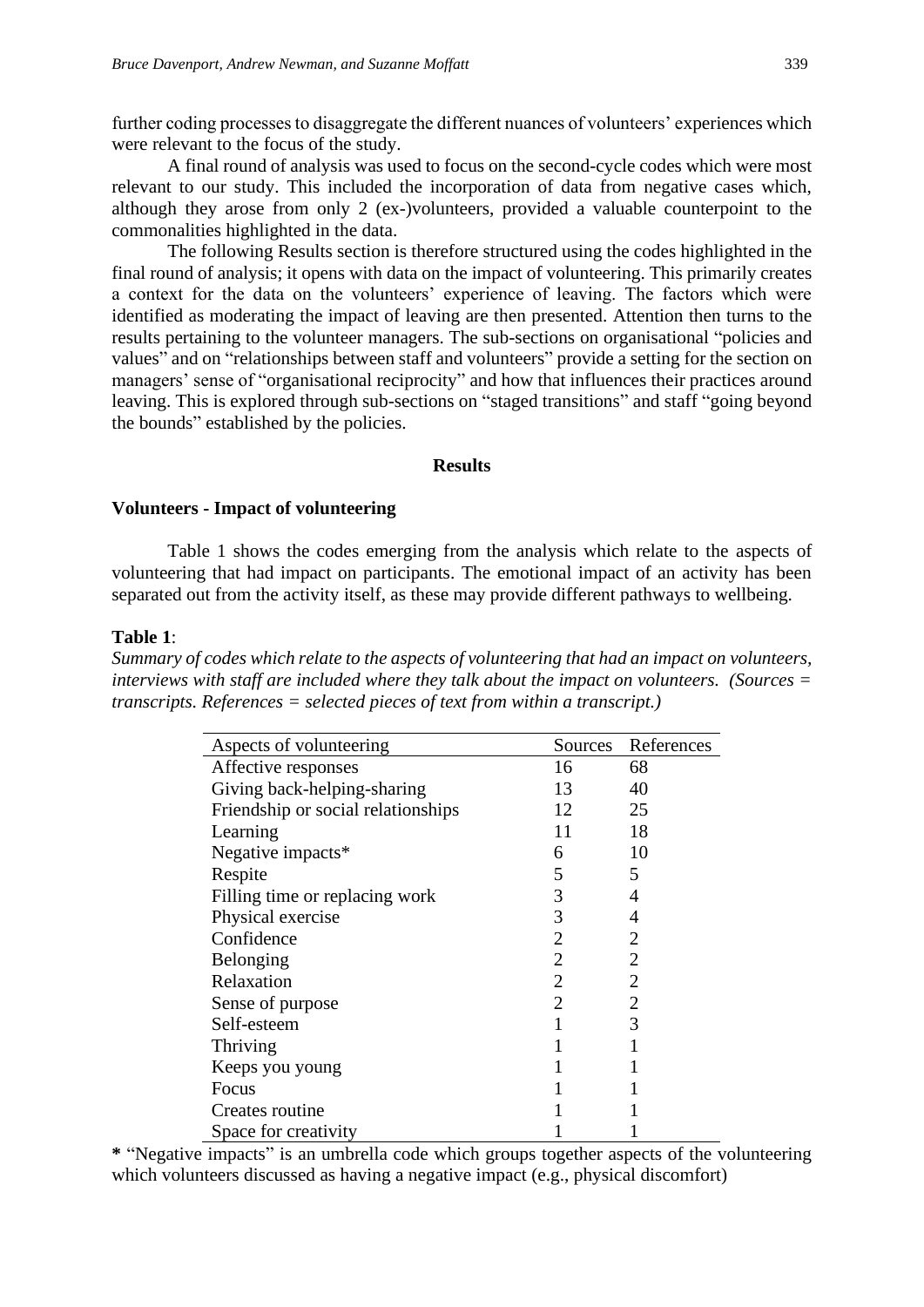Instances where volunteers discussed acts of giving back, helping or sharing were grouped together under a single code as these could all be related to the notion of reciprocity (Stephens, Breheny, & Mansvelt, 2015); friendship and social relationships; and learning. The term "wellbeing" was not used in the interview schedule with the (ex-)volunteers. Nonetheless, the topics identified in the participants' responses are consistent with factors that have been identified, in previous research, as contributing to volunteers' wellbeing.

### **Volunteers – Anticipation and Experiences of leaving volunteering**

The terms that people used to talk about leaving volunteering as an imagined, future experience are shown in Table 2. The terms used by those that had left volunteering or had experienced temporarily withdrawal from volunteering are presented in Table 3.

### **Table 2**

*Summary of coding of relating participants expectations of the experience of leaving volunteering. (Sources = transcripts. References = selected pieces of text from within a transcript.)*

| Anticipating stopping    | Sources               | References |
|--------------------------|-----------------------|------------|
| Negative affect          |                       | 11         |
| Loss of benefits $*$     | 8                     | 15         |
| Relates to wider context | 5                     | 6          |
| Resisting stopping       |                       | 5          |
| Self-aware hopefully     | $\mathcal{D}_{\cdot}$ |            |
| End gradually            | 2                     | 3          |
| I do it to suit me       |                       |            |

\* Loss of benefits is an aggregated term which captures all the instances where participants talked about losing "things" that had elsewhere been linked to the impact of volunteering by the participants.

### **Table 3**

*Summary of coding of relating participants experiences of leaving volunteering. Interviews with staff are included where they talk volunteers they managed out of volunteering. (Sources = transcripts. References = selected pieces of text from within a transcript.)*

| Experiences of stopping     |   | Sources References |
|-----------------------------|---|--------------------|
| Negative affect**           | 8 | 11                 |
| Wanting to return           | 6 | 8                  |
| Relating to a wider context | 5 | 8                  |
| Loss of benefits $*$        | 5 | 5                  |
| Deciding to stop            | 3 | 6                  |
| Resisting stopping          | 3 | 5                  |
| Letting people down         | 3 | 3                  |
| End of a stage in life      | 2 |                    |
| Pain                        | 2 |                    |
| Comfortable with decision   | 2 | 3                  |
| Achieving closure           |   |                    |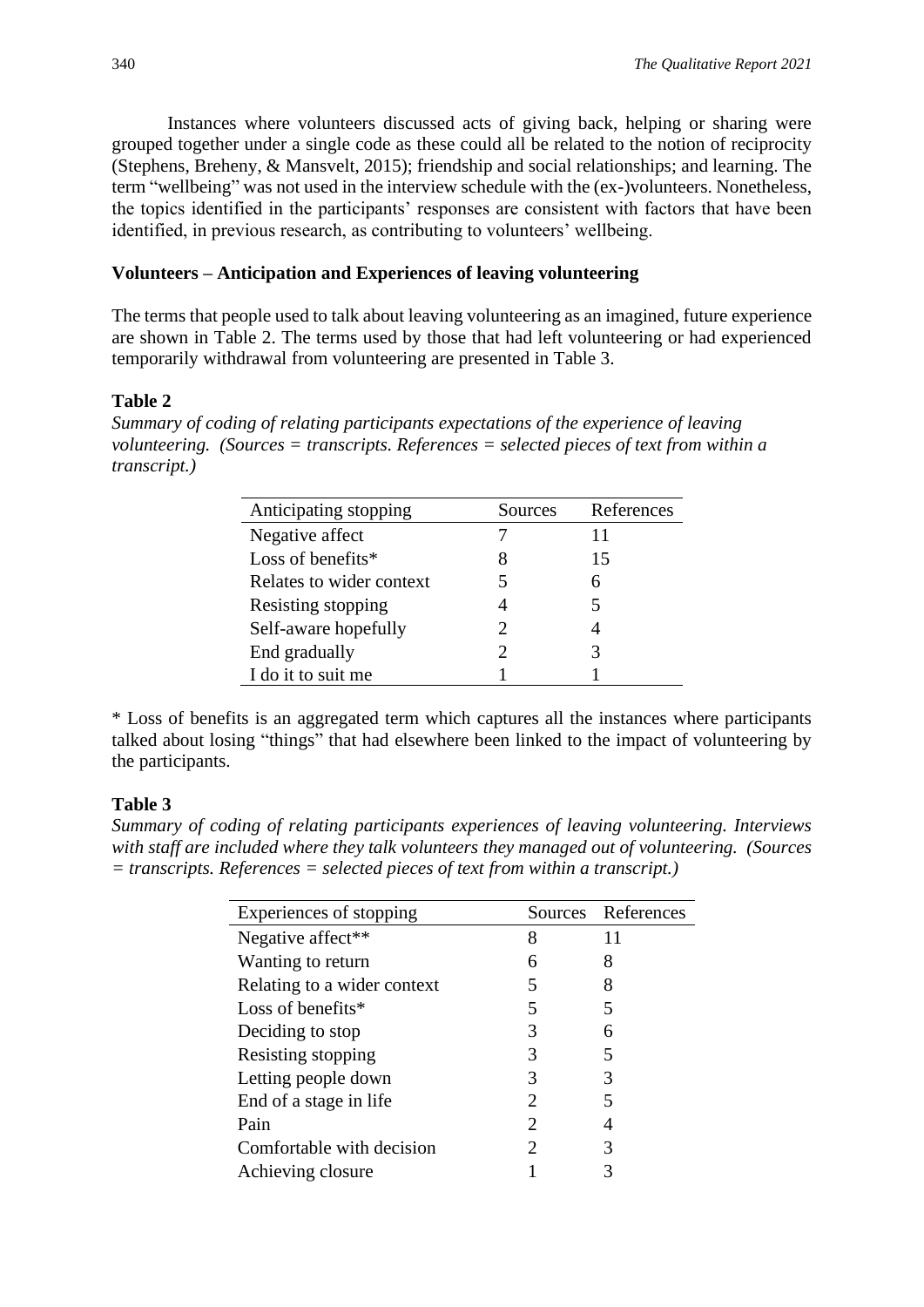| Ending gradually  |  |
|-------------------|--|
| Second retirement |  |
| Thrust on us      |  |
| Out of the habit  |  |

\* Loss of benefits is an aggregated term which captures all the instances where participants talked about losing "things" that had elsewhere been linked to the impact of volunteering by the participants.

\*\* Negative affect is, in this case, an aggregated term which captures both expressions of sadness about leaving and fear or worry that participants might not be able to return.

Comparing Tables 2 and 3 shows that many of the responses are similar but respondents' experiences were more diverse than their anticipations. This is what should be expected, given that people's anticipations of future scenarios are generally lacking in detail and based on preceding experiences (Gilbert & Wilson, 2007).

The interviews indicated that older people did think about a time when they would have to stop volunteering especially as that time drew nearer. Thus, anticipating leaving volunteering in the future is a part of older volunteers' experiences. Participants' responses indicate that leaving volunteering is experienced as a loss of those things that are valued in volunteering along with the associated negative emotions. The emotions included: sadness, loss, boredom, frustration and depression. Thus the (ex-)volunteers anticipated or experienced leaving volunteering as a loss of the things which contribute to their wellbeing, which is in line with the initial assumption of the study. However, there are modifying factors which are worth further consideration.

#### **Volunteers – Modifying Factors - Appraisal**

This captures the sense that the ways in which volunteers assess a situation shape their emotional responses to that situation. One participant talked about how they volunteered to meet their own needs and if those needs changed then so would the pattern of their volunteering:

I would think I'd get tired. I mean, there are days here when, "Oh! That was (too)… Nobody's been in, I'm bored to death. Oh God!" And I go 'cause I do it to suit me and I think, if I wasn't enjoying it anymore and if you weren't well… (Volunteer, local organisation)

Another respondent viewed the end of their volunteering at the regional organisation as being the end of a stage in their life:

I felt, well I thought about it quite a bit. […] And, I felt quite comfortable with the decision. I didn't feel I was letting anyone down 'cause I'd been there so little time over the, erm, last summer and autumn and it just felt, "Right, well that stage has gone." […] So, yes. (Volunteer, regional organisation)

The sense of pragmatism expressed here has much in common with the first respondent and both are in marked contrast to other respondents, who talked about the loss of volunteering as the loss of something that gives their life meaning: "It would be the end of my life" (Volunteer, local organisation). The second respondent also plays down the possibility of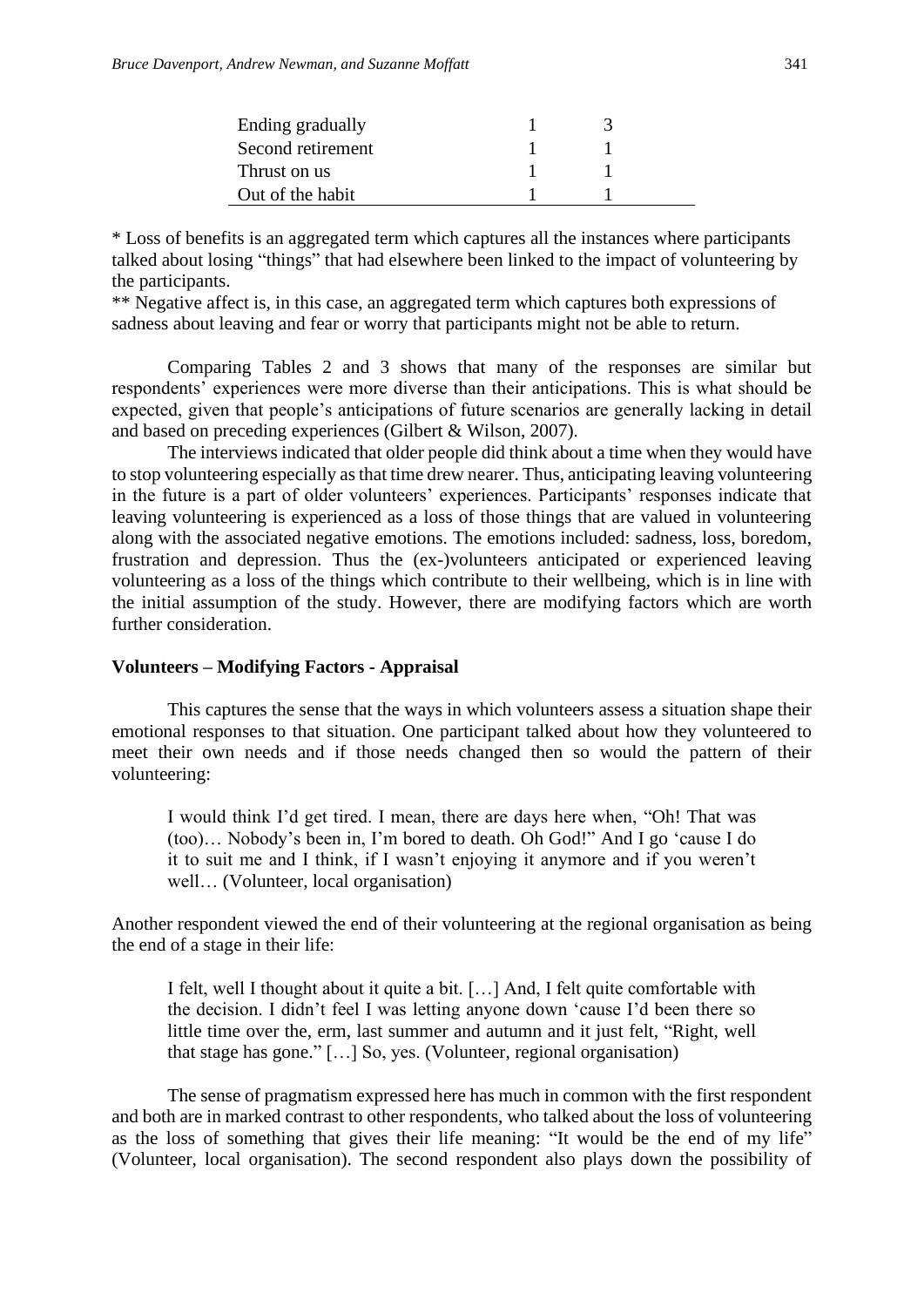letting people down (a possibility that troubled other participants) and expressed a sense of closure or moving on.

These two cases suggest that not all volunteers will experience stopping as loss. The contrasts and comparisons suggest that similar life events are open to different forms of appraisal (Troy & Mauss, 2011) which moderate the impact of the event on their subsequent lives. For the two respondents quoted above, their pragmatic approach to volunteering allows them to view the situation more positively.

#### **Volunteers – Modifying Factors – Agency**

Some of the topics discussed by participants suggest that they could exert different forms of agency as they approached the end of their volunteering. These include "resisting stopping," "deciding to stop," "ending gradually," "achieving closure," and "self-awareness, hopefully" (Table 3).

Four respondents talked about resisting stopping in different ways. This might be through hiding the problem which threatened their volunteering: "(I would hide) the health reason, I have in the past. I've hid that and kept on coming down" (Volunteer, local organisation). Or, it might be through finding structural solutions to overcome the challenges that the volunteers' faced:

I'll get here.  $[\dots]$  I'd get a taxi.  $[\dots]$  I just think, I'd find a way  $[\dots]$  I was only thinking about this the other night, I thought, "Well, if I end up in a wheel-chair, you can still get (there) with taxis with wheel-chairs and there's buses here that'll take a wheel-chair." So, unless I'm absolutely bed-fast, my life can continue. (Volunteer, regional organisation)

Both of the quotes regarding resisting stopping are from interviews with participants who had previously experienced temporary withdrawals from volunteering and they are reflecting on past experience of resisting stopping.

Other participants talked about how their volunteering activities could be adapted over time to meet the changing capacities of the participant: "But, I'm going to have to play it by ear and, as I was saying to <Volunteer Manager>, maybe next year I'll put me name down for one day a week and just see how that goes." (Volunteer, national organisation). By ending gradually and taking an active role in this decision, the volunteer exerted a degree of agency over when and how to leave. Linked to this, the same volunteer at the national organisation was able to achieve a sense of closure in their volunteering:

I'm just taking it (.) gradually, err, I'm going to shut down, I'm going to get the rest of [my] books sorted out and take them up into the conservation room. And, when I'm happy with that, I'll close the doors and lock the key and give them to <Volunteer Manager> and says, "It's yours." (Volunteer, national organisation)

This reveals the possibility, where volunteers have been working on a long-term, discrete project, of using the completion of that as a milestone. Achieving closure is both a form of agency and appraisal, in the sense that the volunteer has actively set out to complete a project and, having done so, can conflate the end of the project with the end of his volunteering and thus experience this phase of life as drawing to a close. Other respondents talked of making an active decision to stop in response to the physical pain and discomfort caused by a specific volunteering activity. Other instances were recounted by volunteer managers, recalling how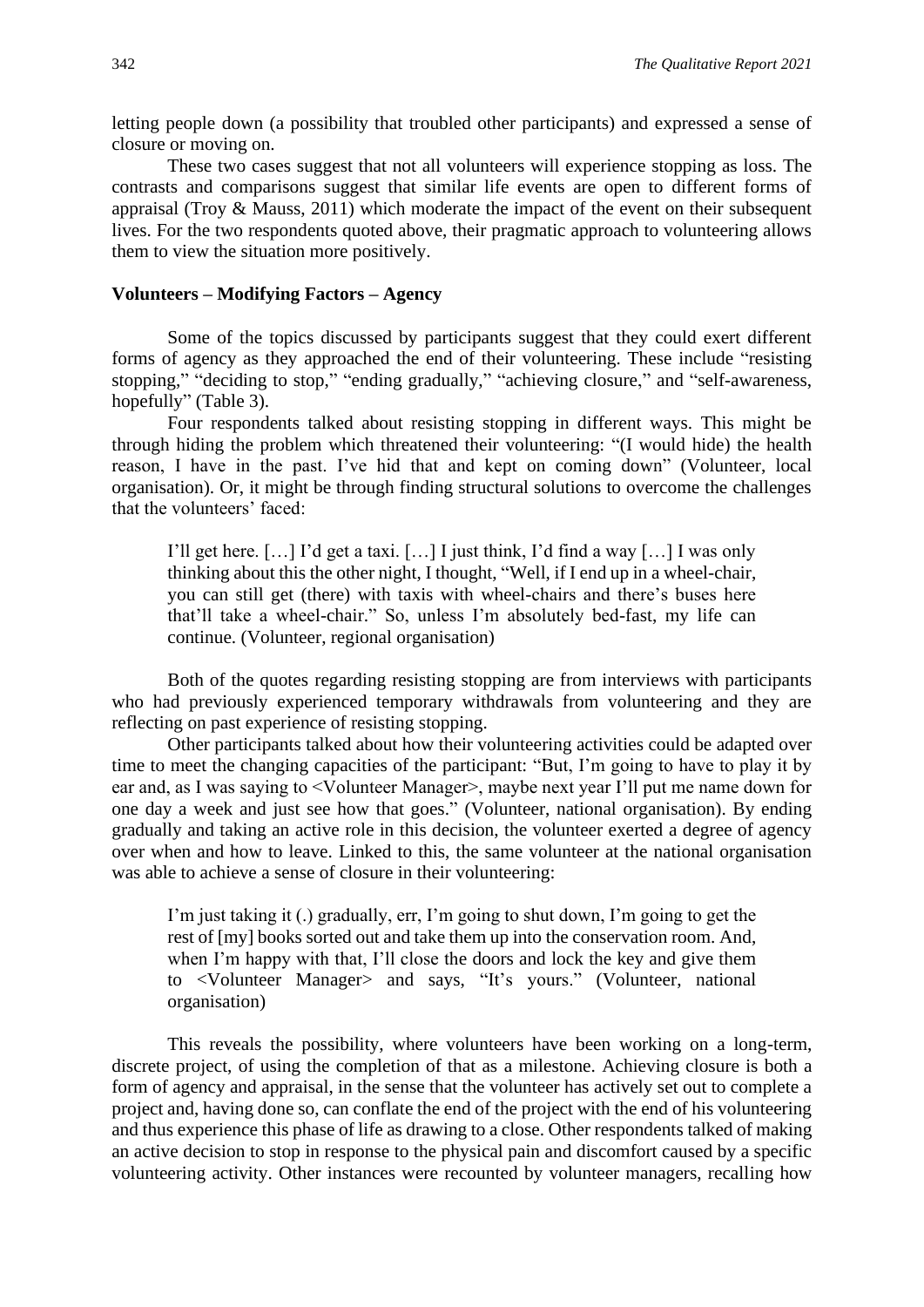volunteers came to them and explained their decision to stop. In some of these instances, it was less clear whether the volunteers experienced the situation as a decision or whether they felt compelled by circumstances (or family members) to stop volunteering. Nonetheless, this suggests that volunteers can take ownership of the situation.

The respondents also perceived that experiencing and exerting agency is contingent on being aware of one's own situation, something which is not guaranteed:

I've got a couple of friends who think they're not getting old, they can still do all the things they did before and get cross when they can't and they don't understand why other people say, "No, no, you've got to be…," you know. (Volunteer, local organisation)

The importance of self-awareness was underscored in interviews where the discussion turned to volunteers who had dementia and who were seemingly unaware of their own capacity or unable to recall earlier conversations about volunteering activity (see "Volunteer Managers – Going beyond the bounds").

The following sub-sections present a series of linked topics which help to understand the issue of managing volunteers' leaving: Firstly, how organisational policies and values frame the ways that the organisations work with volunteers. Secondly, the nature of relationships between staff and volunteers. Thirdly, how staff perceive the need for organisational reciprocity. Finally, a cluster of topics which explore how leaving has been worked out in practice – staged transitions towards leaving, staff going beyond the bounds of what is formally required of them, the limits to this process, the emotional impact of this process.

#### **Volunteer Managers - Policies and values**

All the organisations collaborating in the project had a volunteer policy. In addition, each organisation had either a statement of values and behaviours, a set of broad guiding principles or a mission statement. These played complementary roles in the work of the volunteer managers.

The policies provided managers with a framework and confidence from knowing that the organisation supports a line of action. However, they also discussed how there is a degree of individuality in how they implement those policies:

[The] policy, the volunteer journey(?) helps me […] if I have to go down a certain row […] But a lot of it is kind of, […] it is self-taught. 'cause it is not an easy job […] and I think my personality in how I talk to people […]. But it's good for me to know that there is this overarching, defined rulebook. (Staff member, national organisation)

Balancing the value of the framework against the need to respond to volunteers as individuals with their own needs was seen as important. However, it also creates the potential for inconsistencies in volunteer management practices across the organisation.

For some volunteer managers, the topic of asking people to leave appeared to be a lacuna in the volunteering policy:

Interviewer: [So], if you think about that situation where at some point the likelihood is that someone's going to have to ask  $\leq a$  volunteer $>$  to stop, do the policies help you do that?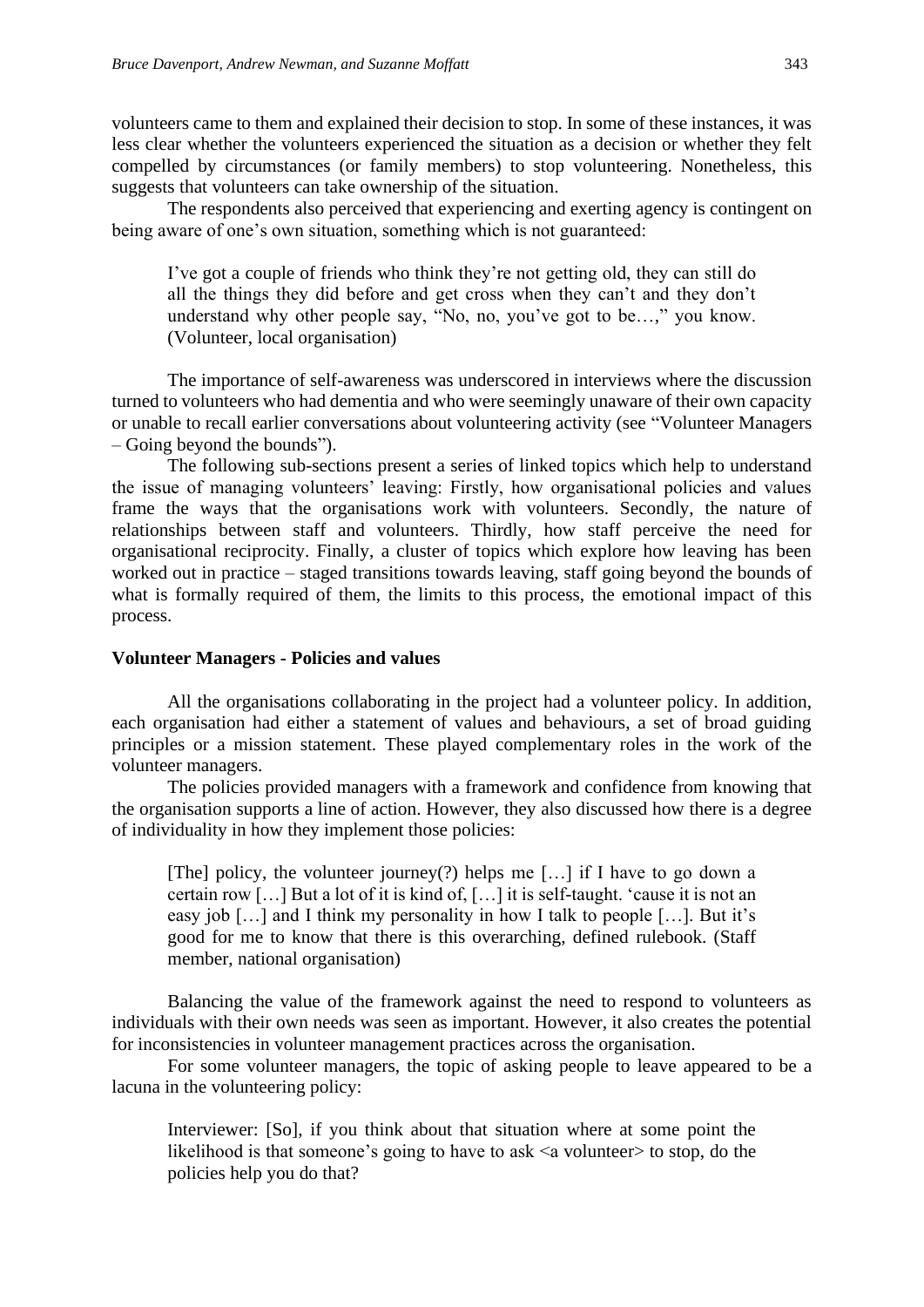Respondent: No. […] Absolutely not. It's like black and white and (.) It's probably because the policy's been pulled together I think, from a little bit from here and a little bit from there. It's been that standard, generic volunteering policy. (Staff member, local organisation)

A similar response was gathered from staff at the regional organisation. Indeed, participating in the study functioned as a prompt to staff at the local and regional organisations to reconsider their policies. Values, then, appeared to play a role in situations where policies did not help.

Values appear as broad statements of how organisations (or the individual staff and volunteers within them) should operate. They provide principles for practice or, at least, they should:

I don't see the sense in having a mission and values and then just, just as a statement. It's got to drive your practice. […] It really does and it bugs us when you get people doing mission creep […] you've got to hammer home "What is your mission?" "What are your values?" […] they should be reflected in your work, in your practice. (Staff member, local organisation)

The national organisation published a clear the statement of values shaped the way that all staff and volunteers worked together. The staff from the national organisation consistently stated the importance of these values for their professional practices. The shaping role of formal values was clear for the manager from the smaller organisation, though these overlapped strongly with their own personal values. Personal values, rather than organisational ones also seemed to play a stronger role in the regional organisation, though the organisation has a set of guiding principles. Nonetheless, in all three it was clear that the mixture of personal and organisational values shaped the interactions between staff and volunteers.

The issue of managing someone out of volunteering appears as something of a grey area where policies and values provide help but where staff also need to work with volunteers individually. Thus, the relationship between staff and a volunteer is important.

#### **Volunteer Managers - Relationships between staff and volunteers**

All the staff interviewed commented on how volunteer management relied on good relationships between staff and volunteers, though the depth of those relationships was seen to depend on the patterns and duration of someone's volunteering:

[We've] got seasonal, short-term and long-term volunteers [...] we say we tend not to treat them differently. But is it that, like, you know, duration of service [...] I guess [...] it's easier to let somebody short-term go. But if you've had somebody who's given years and years and years and you don't want their journey as a volunteer to end abruptly and [say] "Right, that's it, you've given us all you can and you're no good to us anymore." It's a different scenario, isn't it? (Staff member, national organisation)

Although good relationships enable management conversations to take place (more) successfully, the depth of relationship also made the process of bringing that relationship to an end more difficult. Notably, one respondent offered the caveat that the personal aspect of the staff-volunteer relationship needs to be balanced by a professional aspect in order to function well, especially when discussing difficult topics.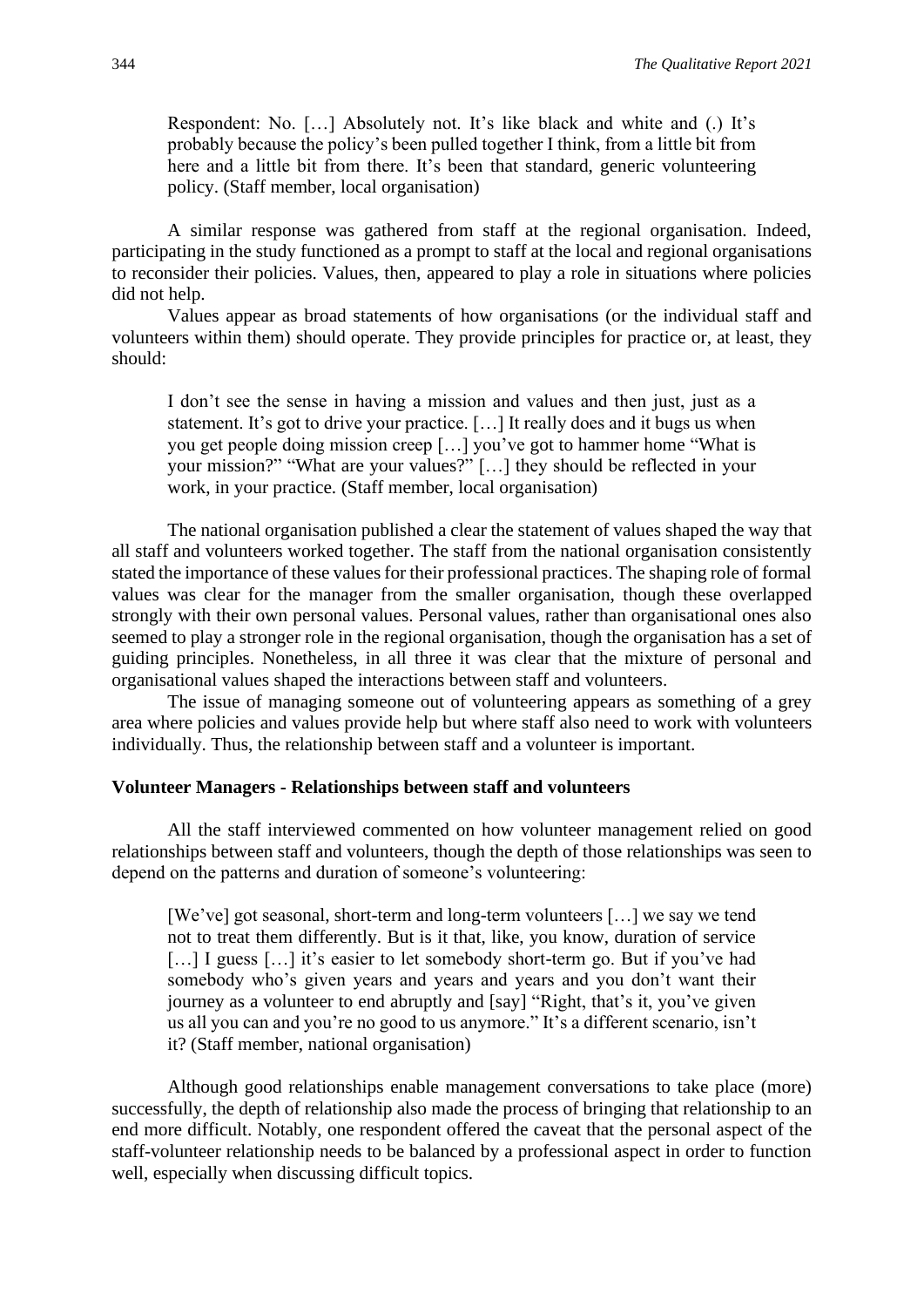#### **Volunteer Managers - Organisational reciprocity**

Many of the staff expressed the sentiment that a volunteer's service to an organisation entails a reciprocal duty of care on the part of the organisation:

But you do! I think, I feel, like, really responsible for the volunteers […] I want them to know that they're valued. […] I think because they're giving their time and they give so much of it. (Staff member, regional organisation).

This and the previous quote reflect the sense that because volunteers have given time that they, as staff members, ought to value them through the way they are managed. This organisational reciprocity was also presented as having managerial value, with staff linking it to improving volunteer performance or meeting an organisational need. However, the volunteer manager at the larger site in the national charity also indicated that not all their colleagues felt the same way.

#### **Volunteer Managers - Staged transitions**

One of the possible responses to a volunteer's increasing frailty is the attempt to stage changes in their volunteering activity, moving them gradually towards leaving:

I mean, routinely, […] people will want to scale back what they're doing, reduce the physicality of it or reduce the time or whatever or the type of activity and will have that conversation [...] and will agree on a different role or a different activity. […] It's when it gets to the crunch, when […] [volunteers] have been supported to stay in whatever way we can do. It's when it gets to that point, that's when there can be an issue. (Staff member, national organisation)

This respondent works for the national organisation at the national level overseeing the management of volunteer experience across the whole organisation and here they are talking about their observations of practices across multiple sites. This practice of scaling back or changing the nature of the voluntary activity was generally recognised as a model of good practice. However, as this quote indicates, there is a limit to how far such staged transitions can go. Respondents discussed instances where staff deferred that "crunch" point.

#### **Volunteer Managers - Going beyond the bounds**

The staff respondents talked about supporting a volunteer to stay involved beyond what might be expected if they were a staff member.

[We] always say "The only difference between volunteering and working is, you know, volunteers don't get paid." […] [But] then there's, sort of, is there a responsibility and an obligation because of what a volunteer has given, and their support, [...] [to] not kick them out on the street, like you would with a job? [...] And then, to break that off is... you know, where does it lie? Where is the line? And where does that obligation...? (Staff member, national organisation)

Here, the respondent, who manages a site in the national organisation, draws on the notion of organisational reciprocity to pose a question about how the volunteer-organisation relationship should be ended and how far should it be sustained. The idea of supporting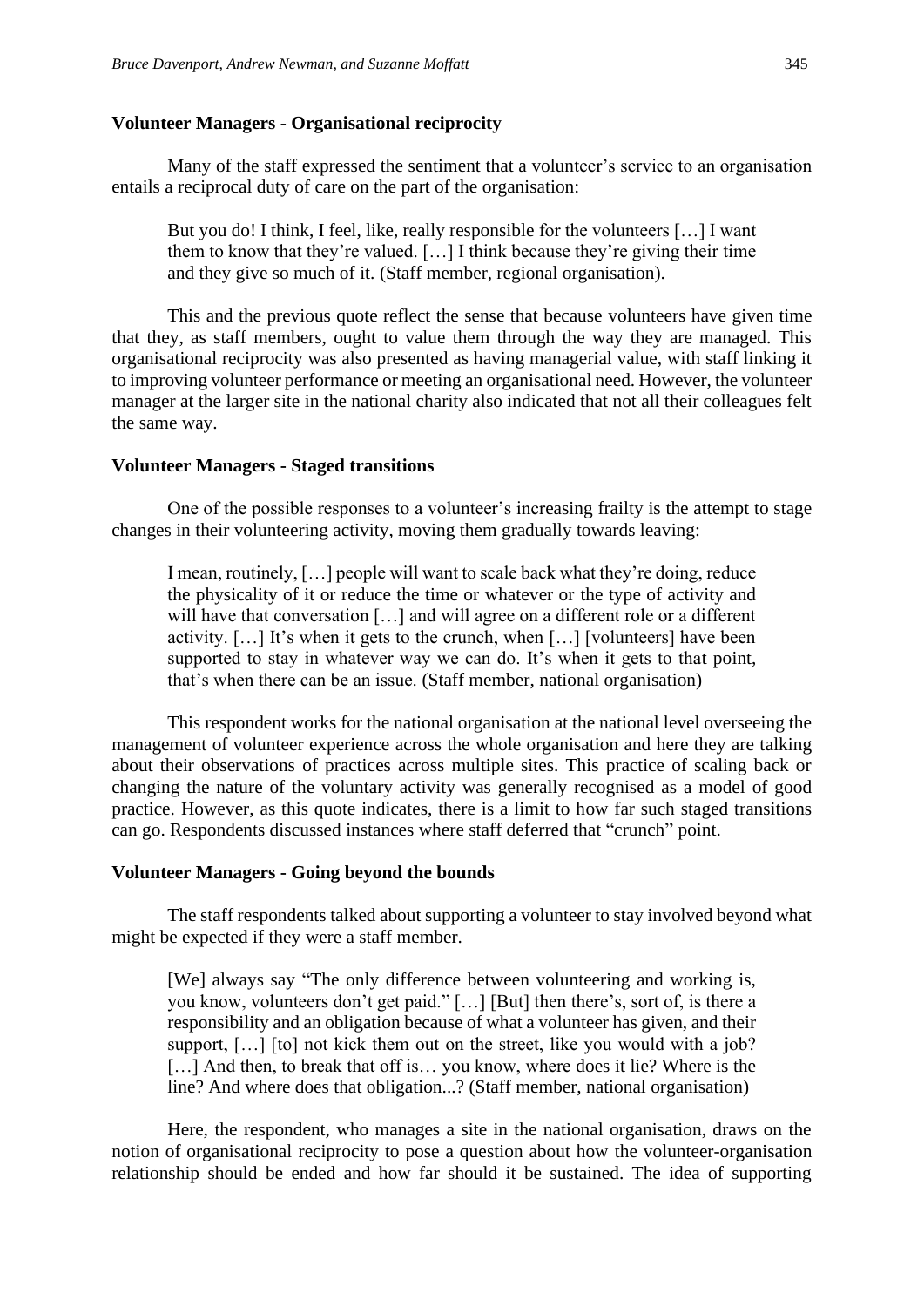volunteers "beyond the bounds" took different forms. This was mostly discussed in terms of staff adapting their practices to provide additional support to a volunteer (see below). The regional organisation was also considering the possibility of volunteering activity which could take place off-site, making it easier for volunteers to contribute.

However, respondents also reflected on the limits to their (or their colleagues') capacity to sustain people in their volunteering:

[One] place where one volunteer was phoning up twenty times a day to ask when her next shift was. […] And the, the staff there, it took up so much of their time and their emotional energy. But they loved this woman and they wanted to support her, so they would write, they wrote it all down for her, in a timetable to take home. But she still would call […] 'cause she didn't know what day it was. So she wasn't sure. So the other support wasn't in place, do you know what I mean? […] So she wasn't able to know what day it was anyway. So having a timetable didn't help. So we are not equipped to be able to support in the round. And neither should we, should we be. […] Because of our staff (that) are stretched anyway. So we're not equipped. They don't have the skills to provide that social care. (Staff member, national organisation)

Here, the staff member (who works at a national level) is reflecting on the experience of staff at one site. The claim that the staff "loved this woman" and "wanted to support her" can be seen as manifestations of the sense of organisational reciprocity noted earlier. The story also highlights the burden that this creates for the staff in terms of time and emotion. Clearly the respondent feels that the situation put the staff into a situation that they were not trained for and which was not sustainable. There are limits to the extent to which staff can support a volunteer to remain involved in the organisation. Where those limits lie appears to be unclear. In this case, the management processes are also breaking down because they rely on volunteers being able to recall and act on prior conversations. Formally, this should be judged in terms of business needs; informally, this sense of organisational reciprocity means that staff might be inclined to push the bounds of that judgement.

Dealing with these situations had an emotional dimension for the staff involved, as well as the volunteers. The emotional element of having a "difficult conversation" is expressed in different terms: "hard," an "awful situation," as experiencing "sadness" or, as above, discussed in terms of "emotional energy." The policies presented earlier help with these situations but cannot efface the emotional element of a situation.

#### **Discussion**

Our study considered the impact on older volunteers of leaving volunteering due to agerelated conditions. It also sought to understand the extent to which this was an issue that cultural heritage organisations are facing. The participants were all staff, volunteers or ex-volunteers who were (or had been) involved in cultural heritage organisations in the north-east of England.

Regarding volunteers, the key findings from the analysis are that participants talked about the impact of volunteering in terms that could be interpreted as elements of wellbeing, though wellbeing was not a term the (ex-)volunteers used. The majority of respondents anticipated, or experienced, leaving in terms of losing the positive benefits of volunteering and the negative emotions associated with that loss. This has the potential to undermine their wellbeing in the longer-term.

The findings also suggest that it was possible for volunteers to moderate that experience of loss through forms of agency. The discussion of "resisting stopping" was often based on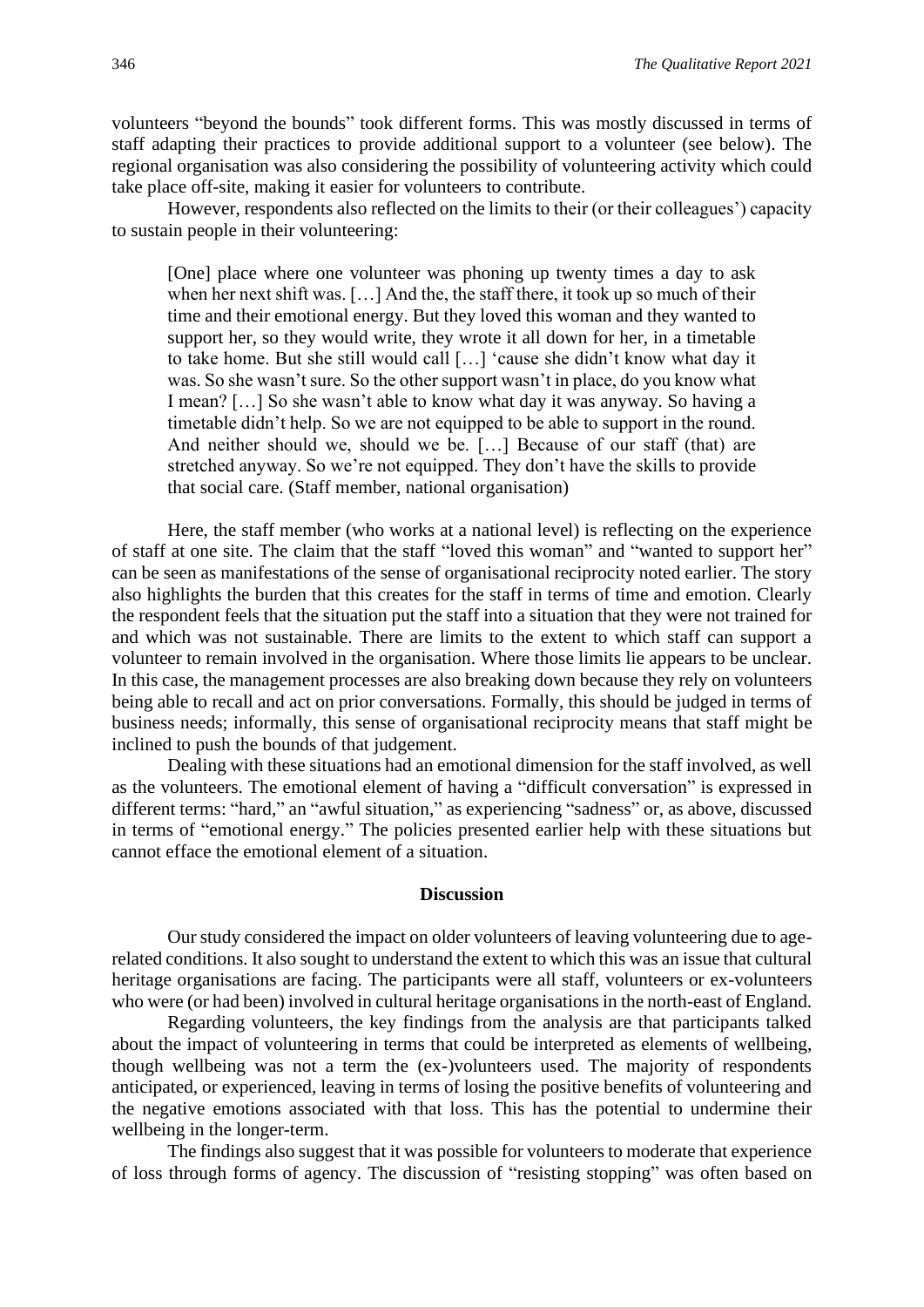prior experience of struggling to return to volunteering after periods of ill-health or injury. It reveals the value those respondents placed on volunteering but also that they could undertake, sometimes clandestine, actions which sustained their volunteering. This agency can also be exercised in collaboration with staff. This is in line with recommendations regarding volunteer management (Principi & Perek-Bilias, 2014). Analogous research regarding retirement transitions (Hershey & Henkens, 2013; Matthews & Nazroo, 2016) suggest that such agency has the potential to improve wellbeing after leaving volunteering. The idea of appraisal (Troy & Mauss, 2011) suggests that the way that individuals appraise elements of a situation has a role in the long-term impact of that situation. The range of responses captured in the present study suggest that the participants considered the volunteering and the end of it in different ways with some judging it more pragmatically and less negatively than others. Troy and Mauss (2011) also suggest that this appraisal process is malleable and can be influenced by training, which leaves open the possibility that volunteer managers can have a role here too.

Managing older volunteers out of volunteering was found to be an issue facing the organisations who took part in the study and, by extension, other cultural heritage organisations who are reliant on volunteers. Formal policies created a framework within which volunteer managers could operate with greater confidence knowing that they had the organisation's backing. This is in line with the recommendations from Holmes (2003) and Principi and Perek-Bialas (2014). However, the policies appeared to be a framework for behaviour, rather than a fully determining set of practices, which left staff with the scope to manage volunteers in the light of their own values and local or individual circumstances. This freedom seems to be both beneficial as well as being the source of (potential) inconsistencies in volunteer management within the organisations in the study, which may negatively impact volunteer satisfaction (Taylor, Mallinson, & Bloch, 2008).

The patterns of volunteering and the organisational structures used at each site shaped the nature of the relationships between volunteers and volunteer managers. Good relationships were seen as underpinning good volunteer management and played a role in the conversations around leaving. The freedom afforded by the volunteer policies allowed these conversations to be informed by the relationships at work whilst still supporting the professionalism which has been identified as being a necessary part of the volunteer-staff relationship (McNamee & Peterson, 2014). However, managing the line between personal and professional was seen to be challenging.

The conversations about leaving are sometimes linked with staged transitions towards less involvement, which function as a means of supporting a volunteer by helping them reach their own decision about leaving. This is in line with advice on good practice (Principi & Perek-Bialas, 2014; Tang, Morrow-Howell, & Choi, 2010) and fits well with the desire for agency expressed by some volunteers.

Volunteering is sometimes explored as a mechanism for supporting a sense of reciprocity (i.e., giving back to the wider community) and this emerged in the volunteers' responses. Stephens, Breheny, and Mansvelt (2015) argue that there is a widely shared understanding of reciprocity as a moral force. This was also experienced by the staff towards the volunteers. Most staff took account of volunteers' contributions to the organisation. This reciprocity is contingent upon each volunteer's history of volunteering and their relationship with staff but appeared to shape the way that staff worked within the policy/values frameworks around leaving.

One notable consequence of this sense of organisational reciprocity were the reported instances where staff went beyond the formal calculations of effort vs business need to support volunteers on-going involvement in the organisation. This "going beyond" took different forms but were rationalised in terms of reciprocity. It was equally clear that there were limits to these actions, where time pressures and emotional efforts on the part of staff could no longer be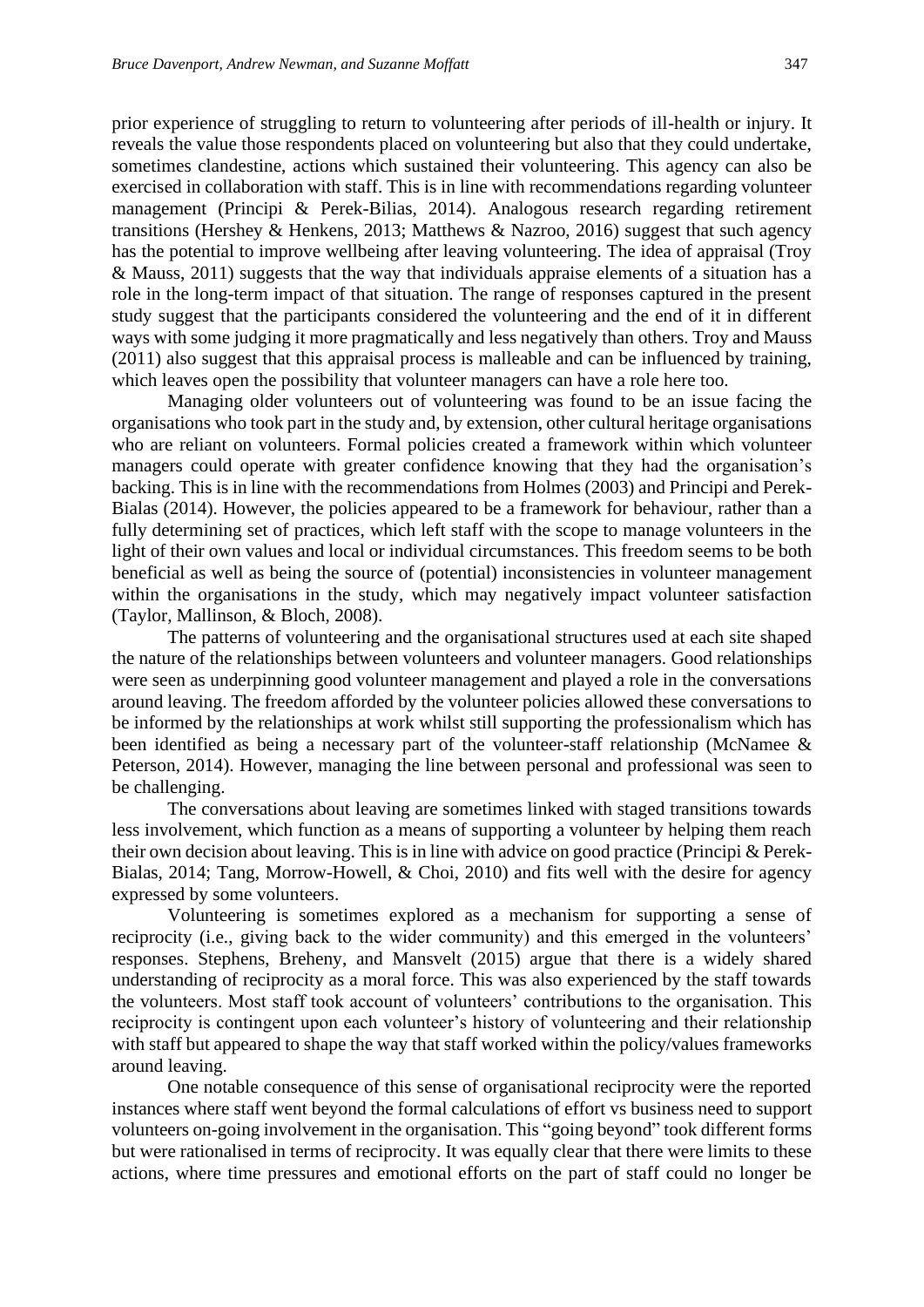sustained, which had negative emotional impacts for some staff. At these points, exit conversations became necessary.

The possibility of these actions is dependent on the freedom afforded by the policies and values. The findings suggest that the limits were experienced on a case-by-case basis rather than being prescribed. However, the difficulty of extricating staff from these situations perhaps reinforces the need, identified by Holmes (2003), to explicitly build exit decisions into the volunteer programme and ensure that volunteers are aware of this. The findings presented here suggest that this should be extended to an articulation by staff of how far they are willing to support someone to stay in volunteering.

There are two further implications of these findings. Firstly, these processes are contingent upon the capacity for conversation to take place and be remembered. This becomes more challenging if the volunteer is experiencing forms of memory loss or is unaware of their own capacities. Secondly, it was noted earlier that older people's volunteering patterns are contingent upon the wider welfare mix of social supports for, and expectations on, older people's lives (Lindley & Principi, 2014). Arguably, organisations that involve older volunteers already are part of that mix but when staff go beyond what is needed of them to support a volunteer then they take up a larger role. Again, the findings suggest that there is merit for such organisations to articulate the limits to which they are willing and/or able to take up that role.

Our study was intended a small-scale, pilot study. As such, the primary limitation is its size. Staff and volunteers from three organisations were interviewed, and the organisations represented the diversity of cultural heritage organisations in the north-east of England. Furthermore, the overlap between the (ex-)volunteers' responses regarding the impact of volunteering and the wider research findings on volunteering and wellbeing provide confidence that these respondents are similar to the wider populace of volunteers. The detailed findings from the study cannot be extrapolated to all cultural heritage organisations within the UK or elsewhere. Nonetheless, the findings do suggest that there is merit in exploring the topic further on a wider, national scale.

One of our aims was to explore whether this topic was an issue that staff within these organisations were dealing with. It appears that the staff interviewed were confronted by this issue and they felt that it was an area that needed further exploration and development. The findings of the study also suggest that further research work is needed to explore management practices around the issue of helping older people to transition out of volunteering in a way that minimises any potential negative impacts. Further research is also needed to explore how organisations can develop management structures which articulate their position on this issue in a way which leaves managers the freedom to act but supports them in their decision-making. Such a process of articulation could have positive effects on both volunteers and on volunteer managers.

#### **References**

- Aked, J. (2015). What's different about how volunteers work? Relationship building for wellbeing and change. *IDS Bulletin*, *46*(5), 29-42.
- Anderson, N. D., Damianakis, T., Kroger, E., Wagner, L. M., Dawson, D. R., Binns, M. A., Bernstein, S., Caspi, E., & Cook, S. L. (2014). The benefits associated with volunteering among seniors: a critical review and recommendations for future research. *Psychological Bulletin*, *140*(6), 1505-1533.
- Braun, V., & Clarke, V. (2006). Using thematic analysis in psychology*. Qualitative Research in Psychology, 3*(2), 77-101.
- British Association of Friends of Museums. (1999). *BAFM volunteer managers' and*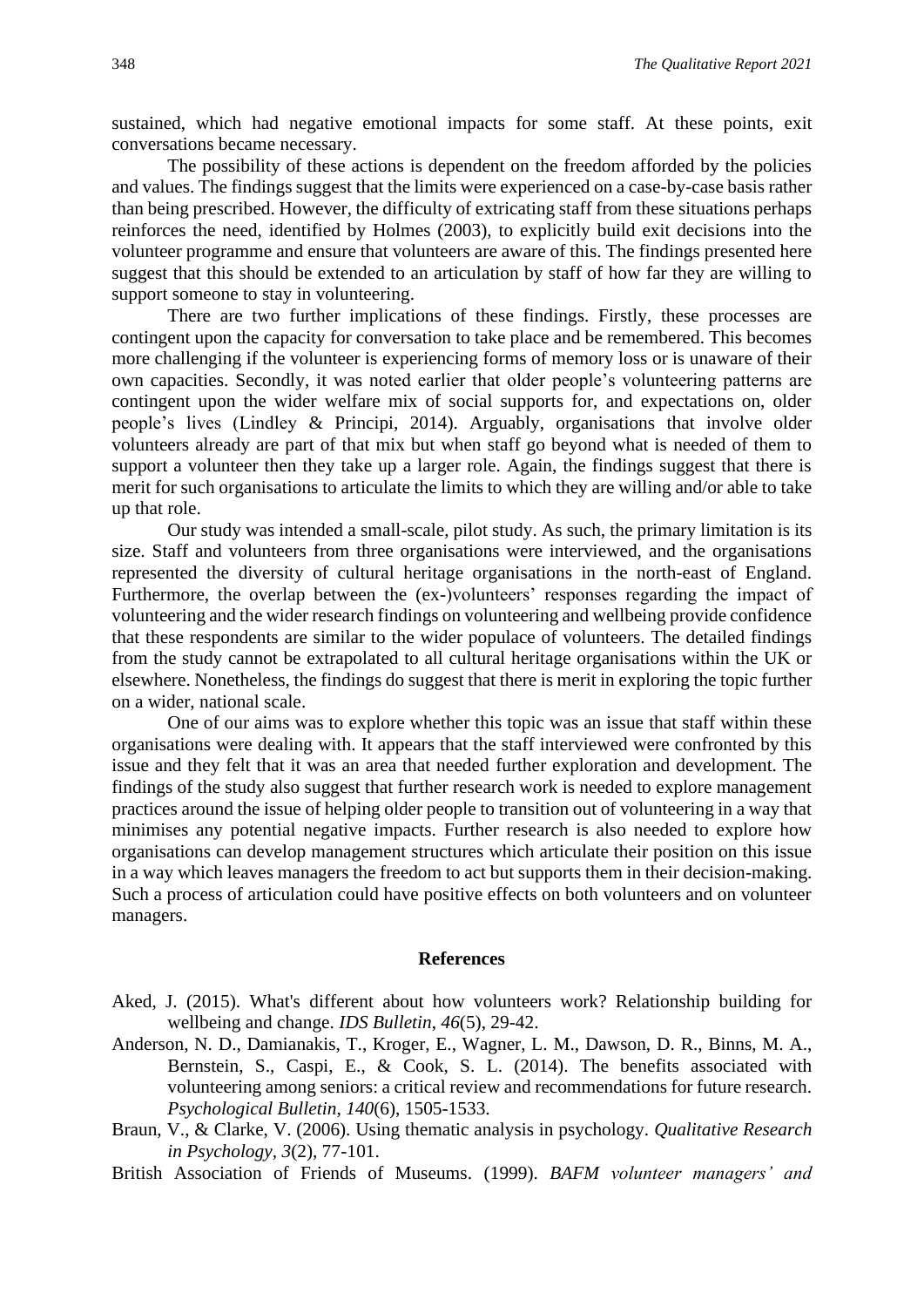*administrators' handbook*. BAFM.

- Camic, P. M., Tischler, V., & Pearman, C. H. (2014). Viewing and making art together: A multi-session art-gallery-based intervention for people with dementia and their careers. *Aging and Mental Health, 18*(2), 161-168.
- Charmaz, K. (2014). *Constructing grounded theory* (2nd ed.). SAGE Publications Ltd.
- Deery, M., Jago, L., & Mair, J. (2011). Volunteering for museums: The variation in motives across volunteer age groups. *Curator: The Museum Journal*, *54*(3), 313-325.
- Gilbert, D. T., & Wilson, T. D. (2007). Prospection: Experiencing the future. *Science, 317*(5843), 1351-1354.
- Greenfield, E. A., & Marks, N. F. (2004). Formal volunteering as a protective factor for older adults' psychological well-being. *The Journals of Gerontology Series B: Psychological Sciences and Social Sciences*, *59*(5), S258-S264.
- Heaven, B. E. N., Brown, L. J. E., White, M., Errington, L., Mathers, J. C., & Moffatt, S. (2013). Supporting well-being in retirement through meaningful social roles: Systematic review of intervention studies. *The Milbank Quarterly*, *91*(2), 222-287.
- Herschey, D. A., & Henkens, K. (2013). Impact of different types of retirement transitions on perceived satisfaction with life *The Gerontologist*, *54*(2), 232-244.
- Holmes, K. (2003). Volunteers in the heritage sector: A neglected audience? *International Journal of Heritage Studies*, *9*(4), 341-355.
- Holmes, K., & Smith, K. (2012). *Managing volunteers in tourism*. Routledge.
- Hsieh, H.-F., & Shannon, S. E. (2005). Three approaches to qualitative content analysis. *Qualitative Health Research*, *15*(9), 1277-1288
- Jenkinson, C. E., Dickens, A. P., Jones, K., Thompson-Coon, J., Taylor, R. S., Rogers, M., Bambra, C. L., Lang, I., & Richards, S. H. (2013). Is volunteering a public health intervention? A systematic review and meta-analysis of the health and survival of volunteers. *BMC Public Health*, *13*, 773.
- Jensen, P. H., Lamura, G., & Principi, A. (2014). Volunteering in older age: A conceptual and analytical framework. In A. Principi, P. H. Jensen, & G. Lamura (Eds.), *Active ageing: Voluntary work by older people in Europe* (pp. 21-44). Policy Press.
- Jensen, P. H., & Principi, A. (2014). Introduction: Enhancing volunteering in later life in Europe. In A. Principi, P. H. Jensen, & G. Lamura (Eds.), *Active ageing: Voluntary work by older people in Europe* (pp. 3-20). Policy Press.
- Kragh, G., Stafford, R., Curtin, S., & Diaz, A. (2016). Environmental volunteer well-being: Managers' perception and actual well-being of volunteers. *F1000Research*, *5*, 2679.
- Li, Y., & Ferraro, K. F. (2006). Volunteering in middle and later life: Is health a benefit, barrier or both? *Social Forces*, *85*(1), 497-519.
- Lindley, R., Baldauf, B., Galloway, S., & Li, Y. (2014). Older volunteers in England: Towards greater flexibility and inclusiveness? In A. Principi, P. H. Jensen, & G. Lamura (Eds.), *Active ageing: Voluntary work by older people in Europe* (pp. 119-148). Policy Press.
- Lindley, R., & Principi, A. (2014). Organisational reflections on the impact of working and caring on older volunteering. In A. Principi, P. H. Jensen, & G. Lamura (Eds.), *Active ageing: Voluntary work by older people in Europe* (pp. 275-298). Policy Press.
- Martinez, I. L., Crooks, D., Kim, K.S., & Tanner, E. (2011). Invisible civic engagement among older adults: Valuing the contributions of informal volunteering. *Journal of Cross-Cultural Gerontology*, *26*(1), 23-37.
- Matthews, K., & Nazroo, J. (2016). Retirement, well-being, engagement and social status. In J. Banks, G. D. Batty, J. Nazroo, A., & Steptoe (Eds.), *The dynamics of ageing: Evidence from the English longitudinal study of ageing 2002–15* (pp. 57-100). The Institute for Fiscal Studies.
- McNamee, L. G., & Peterson, B. L. (2014). Reconciling "third space/place": Toward a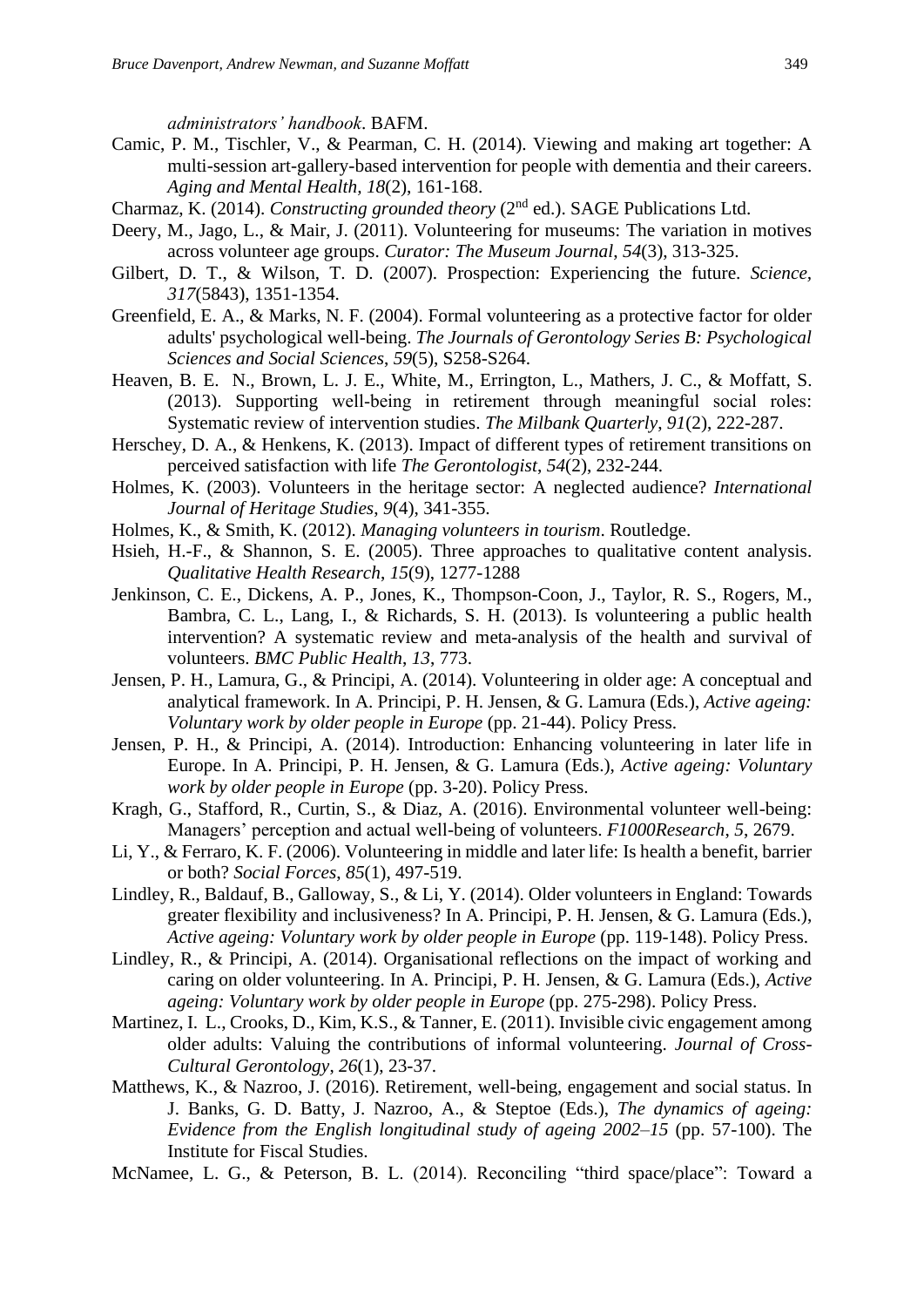complementary dialectical understanding of volunteer management. *Management Communication Quarterly*, *28*(2), 214-243.

- Mike, A., Jackson, J. J., & Oltmanns, T. F. (2012). The conscientious retiree: The relationship between conscientiousness, retirement, and volunteering. *Journal of Research in Personality*, *52*, 68-77.
- O'Reilly, M., & Kiyimba, N. (2015). *Advanced qualitative research: A guide to using theory*. SAGE Publications Ltd.
- Orr, N. (2006). Museum volunteering: heritage as 'serious leisure'. *International Journal of Heritage Studies*, *12*(2), 194-210.
- Principi, A., Galenkamp, H., Papa, R., Socci, M., Suanet, B., Schmidt, A., Schulmann, K., Golinowska, S., Sowa, A., Moreira, A., & Deeg, D. J. H. (2016). Do predictors of volunteering in older age differ by health status? *European Journal of Ageing*, *13*(2), 91-102.
- Principi, A., & Perek-Białas, J. (2014). Voluntary organisations' characteristics and practices towards older volunteers. In A. Principi, P. H. Jensen, & G. Lamura (Eds.), *Active ageing: Voluntary work by older people in Europe* (pp. 245-274). Policy Press.
- Russell, A. R., Storti, M. H., & Handy, F. (2019). Managing volunteer retirement among older adults: Perspectives of volunteer administrators. *Journal of Public and Nonprofit Affairs*, *5*(1), 95-109.<https://doi.org/10.20899/jpna.5.1.95-109>
- Stephens, C., Breheny, M., & Mansvelt, J. (2015). Volunteering as reciprocity: Beneficial and harmful effects of social policies to encourage contribution in older age. *Journal of Aging Studies*, *33*, 22-27.
- Studer, S., & von Schnurbein, G. (2013). Organizational factors affecting volunteers: A literature review on volunteer coordination. *VOLUNTAS: International Journal of Voluntary and Nonprofit Organizations*, *24*(2), 403-440.
- Tang, F., Morrow-Howell, N., & Choi, E. (2010). Why do older adult volunteers stop volunteering? *Ageing and Society*, *30*(5), 859-878.
- Taylor, T., Mallinson, C., & Bloch, K. (2008). "Looking for a few good women": Volunteerism as an interaction in two organizations. *Nonprofit and Voluntary Sector Quarterly*, *37*(3), 389-410.
- Tracy, S. (2013). *Qualitative research methods collecting evidence, crafting analysis, communicating impact*. Wiley-Blackwell.
- Troy, A. S., & Mauss, I. B. (2011) Resilience in the face of stress: Emotion regulation as a protective factor. In S. M. Southwick, B. T. Litz, D. Charney & M.J. Friedman (Eds.), *Resilience and mental health: Challenges across the lifespan* (pp. 30-44). Cambridge University Press.

#### **Author Note**

Bruce Davenport is a Research Associate in Media, Culture, Heritage in the School of Arts & Cultures, Newcastle University. Before this he worked as an educator in museums and galleries in the North East of England. Bruce has worked on a variety of projects exploring the impact of older people's engagement with cultural heritage, either as participants in formal activities or as volunteers. He is also interested embodied approaches to exploring how people interact with each other and with museum/gallery objects to create meanings. Please direct correspondence to [bruce.davenport@newcastle.ac.uk.](mailto:bruce.davenport@newcastle.ac.uk)

Andrew Newman is Professor of Cultural Gerontology at Newcastle University. His research applies the arts, both in terms of subject and methodologies, to current questions in gerontology. He is also interested in how social and cultural policy is constructed and practice regulated. Andrew's work responds to the challenges faced by ageing populations in areas such